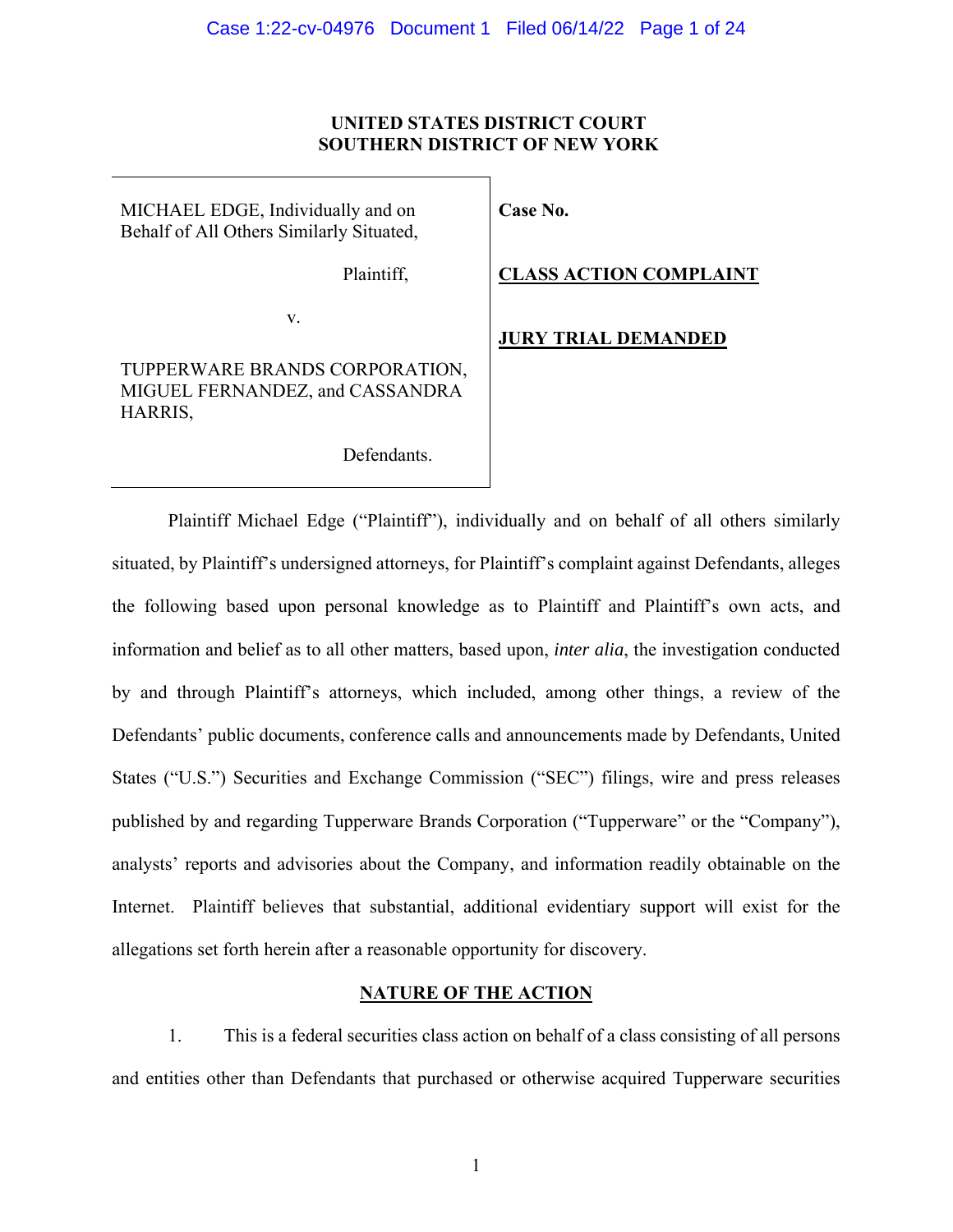#### Case 1:22-cv-04976 Document 1 Filed 06/14/22 Page 2 of 24

between November 3, 2021 and May 3, 2022, both dates inclusive (the "Class Period"), seeking to recover damages caused by Defendants' violations of the federal securities laws and to pursue remedies under Sections 10(b) and 20(a) of the Securities Exchange Act of 1934 (the "Exchange Act") and Rule 10b-5 promulgated thereunder, against the Company and certain of its top officials.

2. Tupperware operates as a consumer products company worldwide. The Company manufactures, markets, and sells design-centric preparation, storage, and serving solutions for the kitchen and home, as well as a line of cookware, knives, microwave products, microfiber textiles, water-filtration related items, and an array of products for on-the-go consumers under the Tupperware brand name.

3. Throughout the Class Period, Defendants made materially false and misleading statements regarding the Company's business, operations, and compliance policies. Specifically, Defendants made false and/or misleading statements and/or failed to disclose that: (i) Tupperware was facing significant challenges in maintaining its earnings and sales performance; (ii) accordingly, Tupperware's full year 2022 guidance was unrealistic and/or unsustainable; (iii) all the foregoing, once revealed, was likely to have a material negative impact on Tupperware's financial condition; and (iv) as a result, the Company's public statements were materially false and misleading at all relevant times.

4. On May 4, 2022, Tupperware announced its financial results for the first quarter of 2022. Among other items, Tupperware reported adjusted earnings per share ("EPS") from continuing operations and net sales that fell well short of consensus estimates and withdrew its full year 2022 guidance and named a new Chief Financial Officer ("CFO"). The Company attributed the poor performance to the conflict in Russia and Ukraine. However, when pressed by analysts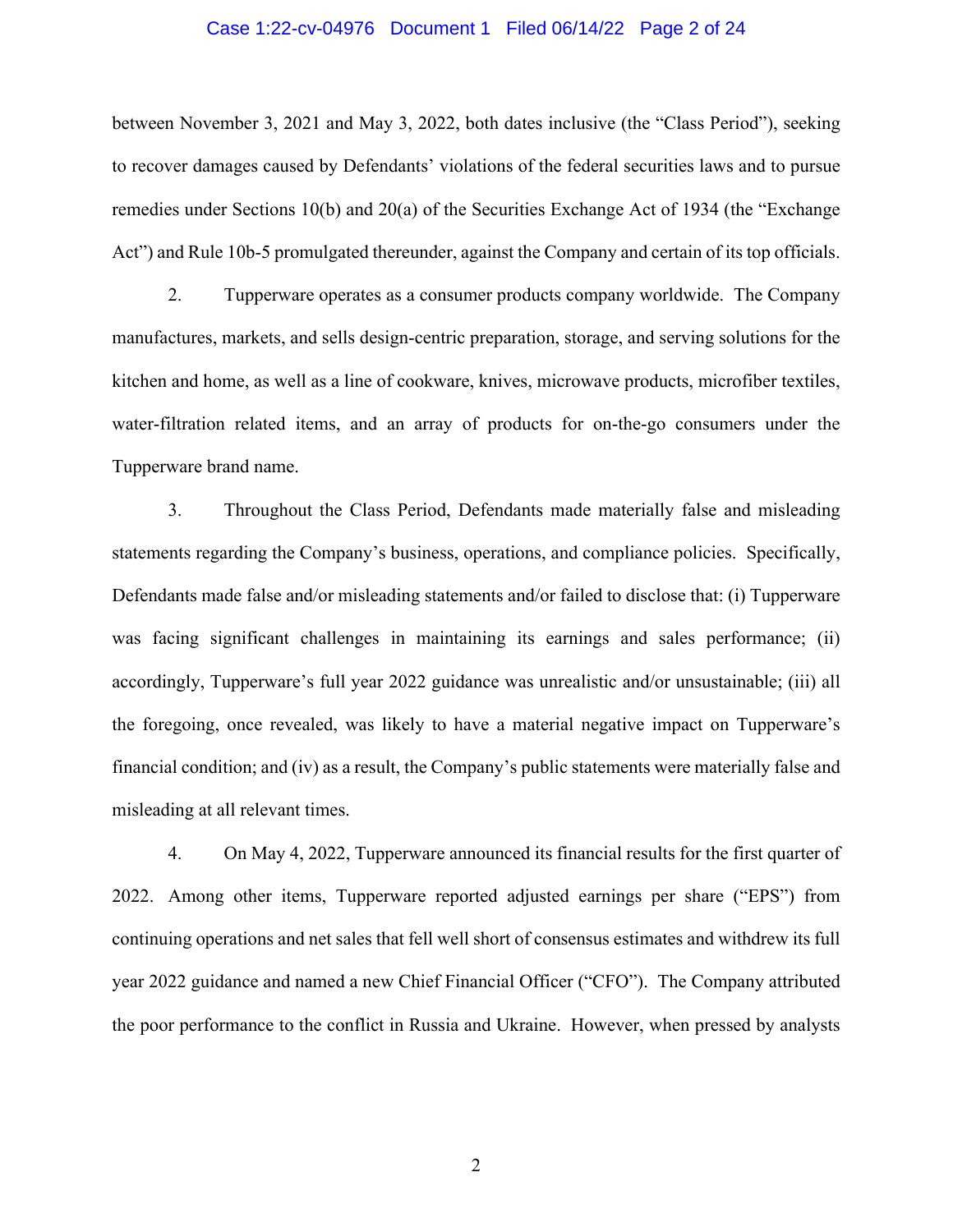#### Case 1:22-cv-04976 Document 1 Filed 06/14/22 Page 3 of 24

on a conference call, the Company acknowledged that Russia and Ukraine only accounted for 2% of its revenue.

5. On this news, Tupperware's stock price fell \$5.76 per share, or 32.16%, to close at \$12.15 per share on May 4, 2022.

6. As a result of Defendants' wrongful acts and omissions, and the precipitous decline in the market value of the Company's securities, Plaintiff and other Class members have suffered significant losses and damages.

### **JURISDICTION AND VENUE**

7. The claims asserted herein arise under and pursuant to Sections 10(b) and 20(a) of the Exchange Act (15 U.S.C. §§ 78j(b) and 78t(a)) and Rule 10b-5 promulgated thereunder by the SEC (17 C.F.R. § 240.10b-5).

8. This Court has jurisdiction over the subject matter of this action pursuant to 28 U.S.C. § 1331 and Section 27 of the Exchange Act.

9. Venue is proper in this Judicial District pursuant to Section 27 of the Exchange Act (15 U.S.C. § 78aa) and 28 U.S.C. § 1391(b). Pursuant to Tupperware's most recently filed quarterly report with the SEC, as of May 2, 2022, there were 45,845,271 shares of the Company's common stock outstanding. Tupperware's securities trade on the New York Stock Exchange ("NYSE"), which is located within this Judicial District. Accordingly, there are presumably hundreds, if not thousands of investors in Tupperware's securities located within the U.S., some of whom undoubtedly reside in this Judicial District.

10. In connection with the acts alleged in this complaint, Defendants, directly or indirectly, used the means and instrumentalities of interstate commerce, including, but not limited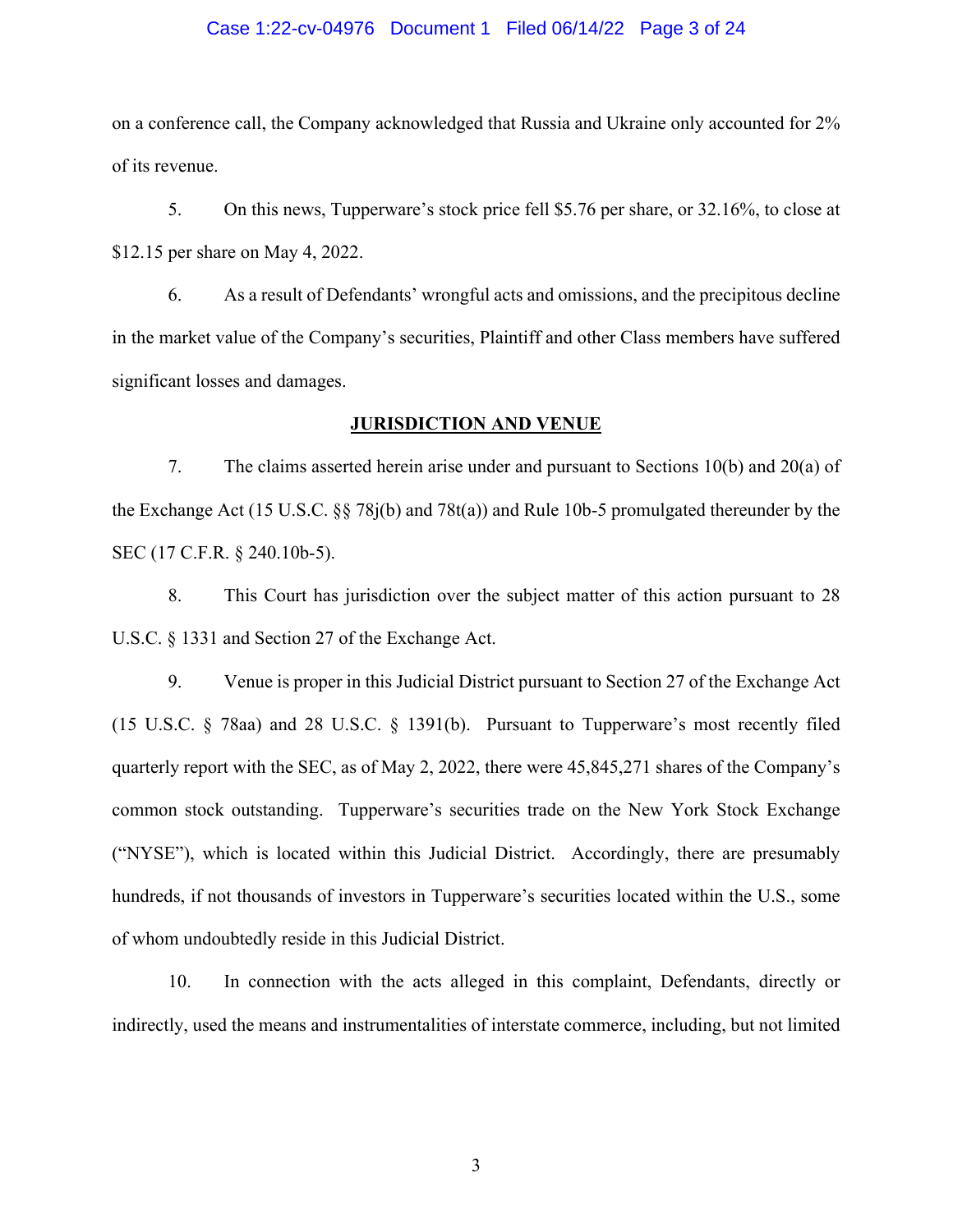#### Case 1:22-cv-04976 Document 1 Filed 06/14/22 Page 4 of 24

to, the mails, interstate telephone communications, and the facilities of the national securities markets.

## **PARTIES**

11. Plaintiff, as set forth in the attached Certification, acquired Tupperware securities at artificially inflated prices during the Class Period and was damaged upon the revelation of the alleged corrective disclosures.

12. Defendant Tupperware is a Delaware corporation with principal executive offices located at 14901 South Orange Blossom Trail, Orlando, Florida 32837. Tupperware's common stock trades in an efficient market on the NYSE under the trading symbol "TUP".

13. Defendant Miguel Fernandez ("Fernandez") served as Tupperware's President and Chief Executive Officer at all relevant times.

14. Defendant Cassandra Harris ("Harris") served as Tupperware's CFO and Chief Operating Officer at all relevant times.

15. Defendants Fernandez and Harris are sometimes referred to herein as the "Individual Defendants."

16. The Individual Defendants possessed the power and authority to control the contents of Tupperware's SEC filings, press releases, and other market communications. The Individual Defendants were provided with copies of Tupperware's SEC filings and press releases alleged herein to be misleading prior to or shortly after their issuance and had the ability and opportunity to prevent their issuance or to cause them to be corrected. Because of their positions with Tupperware, and their access to material information available to them but not to the public, the Individual Defendants knew that the adverse facts specified herein had not been disclosed to and were being concealed from the public, and that the positive representations being made were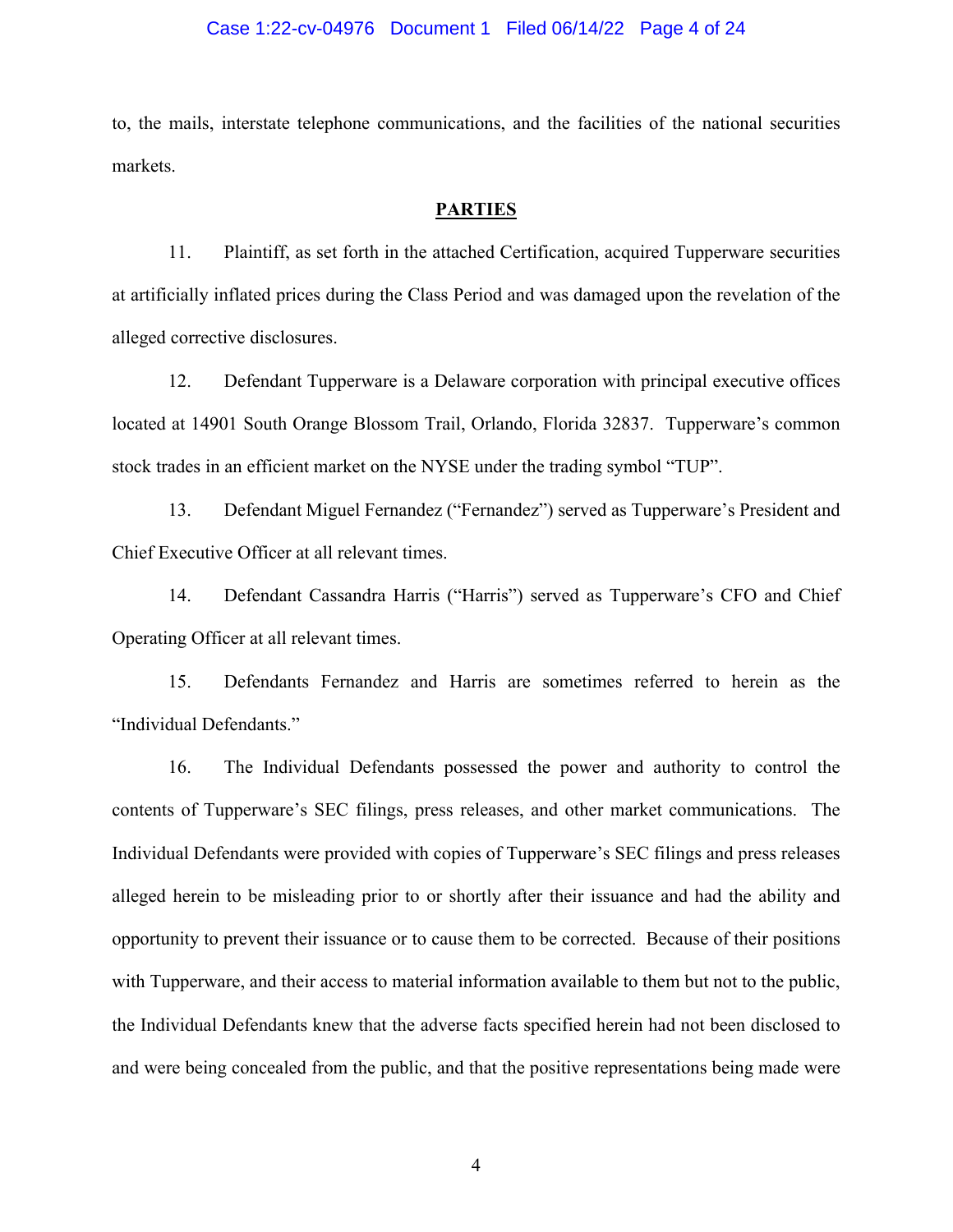### Case 1:22-cv-04976 Document 1 Filed 06/14/22 Page 5 of 24

then materially false and misleading. The Individual Defendants are liable for the false statements and omissions pleaded herein.

17. Tupperware and the Individual Defendants are collectively referred to herein as "Defendants."

# **SUBSTANTIVE ALLEGATIONS**

# **Background**

18. Tupperware operates as a consumer products company worldwide. The Company manufactures, markets, and sells design-centric preparation, storage, and serving solutions for the kitchen and home, as well as a line of cookware, knives, microwave products, microfiber textiles, water-filtration related items, and an array of products for on-the-go consumers under the Tupperware brand name.

### **Materially False and Misleading Statements Issued During the Class Period**

19. The Class Period begins on November 3, 2021, when Tupperware issued a press release announcing the Company's Q3 2021 results. That press release assured investors, in relevant part:

"We are continuing to build the foundation that will enable us to strengthen and evolve our business into a global, omnichannel, premium-branded company, and by expanding into new channels and product categories, we will achieve sustainable growth over the long term," said Miguel Fernandez, President and Chief Executive Officer of Tupperware Brands. "Despite challenging year-over-year comparisons and the persisting negative effects of the global pandemic, we are proud of our ability to post solid results during our ongoing turnaround. We are as confident as ever in our business outlook, our strategy, and our ability to execute."

"We continue to execute on our high priority strategic initiatives, including the divestiture of our non-core beauty businesses and excess land holdings, the utilization of our share repurchase authorization, and further implementation of our tax strategy. These actions will further optimize our capital structure and position us well to drive long-term growth," said Sandra Harris, Chief Financial Officer and Chief Operations Officer of Tupperware Brands. "Our third quarter results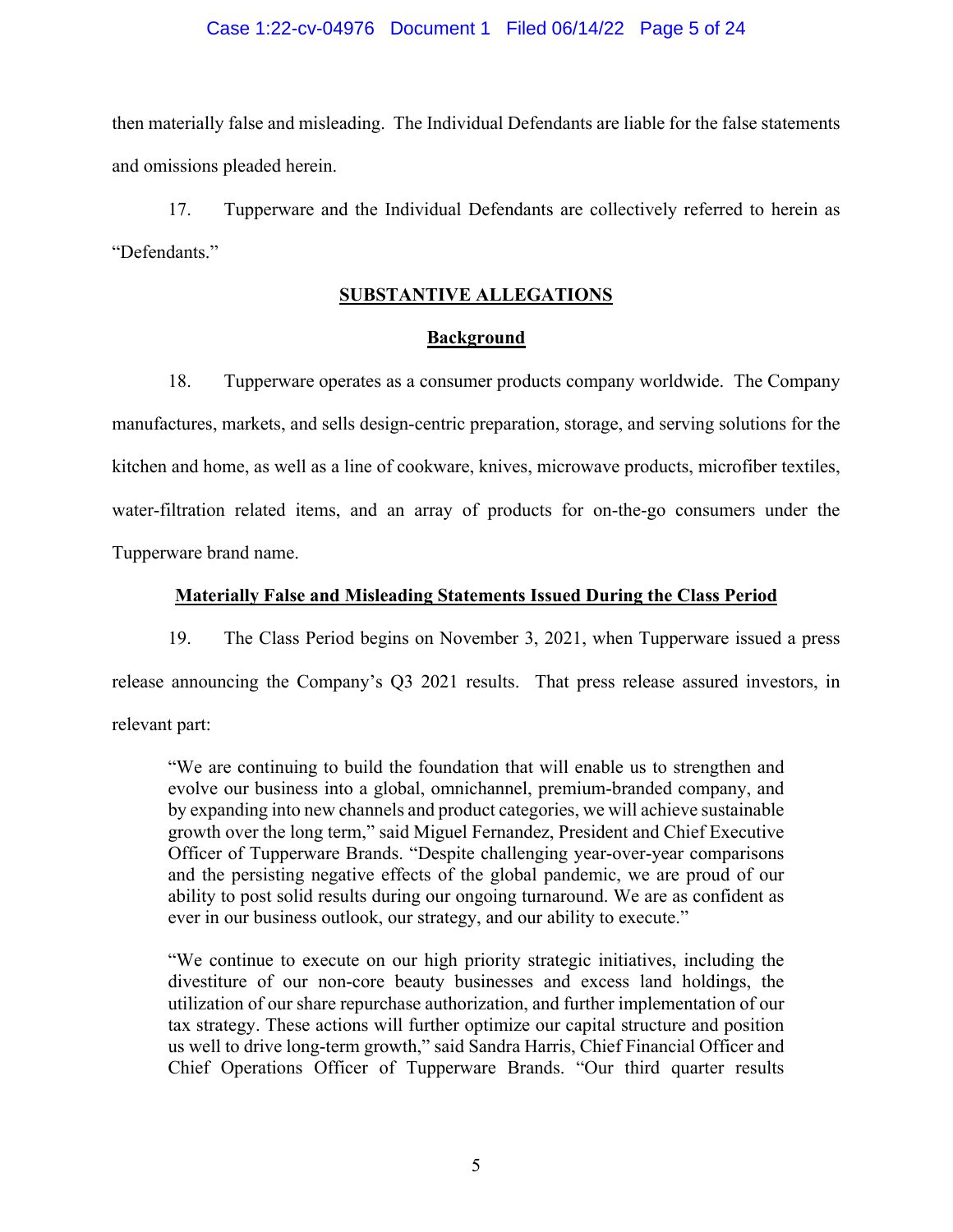demonstrate our ability to continue delivering on our Turnaround Plan, even while we respond to changing market conditions."

20. That same day, Tupperware hosted an earnings call with investors and analysts to

discuss the Company's Q3 2021 results (the "Q3 2021 Earnings Call"). During the scripted portion

of the Q3 2021 Earnings Call, Defendant Fernandez stated, in relevant part:

\*\*\*

\*\*\*

This is our sixth quarter of consistent successful execution against our 3-year turnaround plan. We're now at the midway point and are building a solid foundation for sustained growth and expansion.

Next year, 2022, will be the year of expansion where we really begin to enter new channels and product categories. And in 2023 and beyond, we will accelerate those efforts for long-term sustained growth.

During the quarter, we executed on several high-priority strategic initiatives that will improve our capital structure and position us well for the future. We will get into more detail on each of these later in the call, but at a high level, include, progressing on divesting our noncore assets, including our beauty businesses and excess property holdings, enabling us to focus more time and resources on growing our core Tupperware brands and utilizing the recently authorized share repurchase facility to buy back 1 million shares during the third quarter, accelerating returns to shareholders.

These actions support our turnaround plan and are important components that will enable us to grow, expand and ultimately achieve our long-term strategic goals.

We believe that our turnaround will not produce linear results as evidenced by the third quarter but that over time, both top and bottom line will improve as we implement our growth plans.

Now that we are 6 quarters into our third-year turnaround plan, this midway point feels like an appropriate time to summarize the progress we have made over the last 18 months. In short, the company was in a very different place in April of 2020.

\*\*\*

We implemented a new sales force system in the U.S. during the second quarter. Given that the legacy system was customized to the needs of our sales force for the last 20 years, the new technology solution caused disruption to our sales force in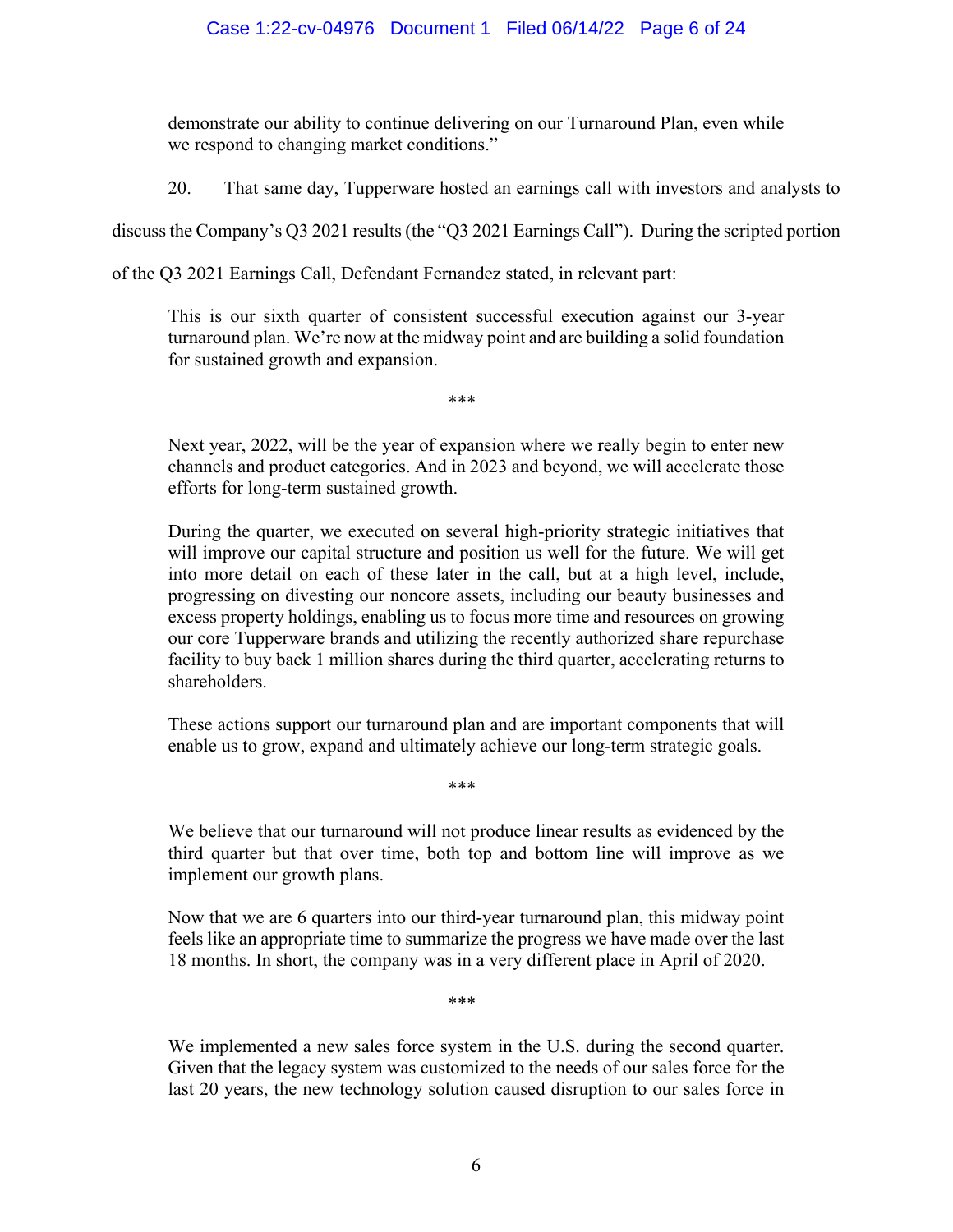# Case 1:22-cv-04976 Document 1 Filed 06/14/22 Page 7 of 24

the past few months. We've begun working closely with our sales force over the past several weeks and believe one takes that technology will be enabler for our sales force to grow their business.

\*\*\*

We're also using data-driven approach to segment how we look at our sales force and customers to personalize the experience they have with Tupperware. That means providing differentiated support, service and incentives to all of our sales force, our customers, ensuring we are adding value as a result, improving retention.

\*\*\*

Looking ahead, it is our goal to be a very different and even stronger company 18 months from now. Our near-term priorities continue to be strengthening our direct selling business through structural service improvement, detail and product investment, use of data to optimize practices and expanding into new channels and product categories.

21. On November 23, 2021, Tupperware issued a press release entitled, "Tupperware

Brands Reduces Borrowing Costs and Increases Financial Flexibility with New \$880M Credit

Facility." The press release stated, in relevant part:

"We are excited to have refinanced our credit facility at such attractive terms," said Sandra Harris, Chief Financial and Operations Officer of Tupperware Brands. "This transaction is another tangible example of the foundational improvements we've made to the business over the past eighteen months, and represents another significant milestone in Tupperware's ongoing Turnaround Plan. Our new credit facility enhances our financial flexibility and is consistent with our strategy to optimize the capital structure of the Company while supporting future growth."

22. On February 23, 2022, Tupperware issued a press release announcing the

Company's Q4 and full year 2021 results. That press release stated, in relevant part:

"We delivered both top and bottom line growth in 2021 despite challenging operating conditions and while continuing to execute on the strategic initiatives of our Turnaround Plan, including making investments in systems, processes and people," said Miguel Fernandez, President and Chief Executive Officer of Tupperware Brands. "Our strategy has not changed, and we are on track to make our company as big as our brand. I am highly confident in our future trajectory and look forward to 2022 being a year of meaningful expansion."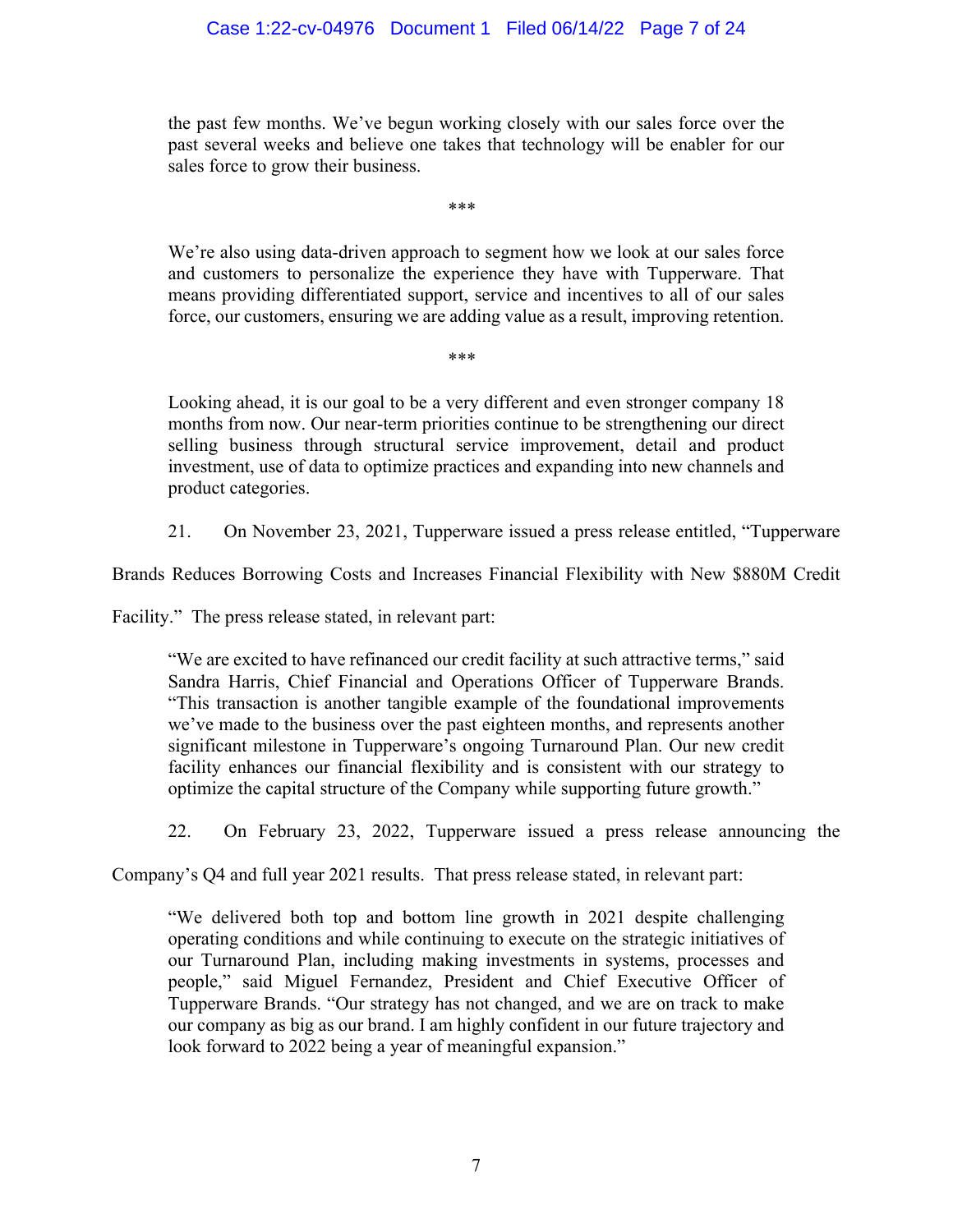"Throughout 2021 we continued to fortify our financial foundation, which supports our steadfast commitment to strengthen the core business while also increasing consumer access to our products through new channels and categories," said Sandra Harris, Chief Financial Officer and Chief Operations Officer of Tupperware Brands. "We completed the sale of additional non-core assets and refinanced our credit facility at more favorable terms, including a significant rate reduction and increased operational flexibility. We also opened a new global sourcing office in Singapore, which will play a key role in optimizing our supply chain and supporting our expansion into new product lines, enabling the strategic growth of our iconic brand and emerging sub-brands. We are confident we are entering this year on solid footing, well positioned to continue executing against our plan in order to deliver sustainable growth and value to all stakeholders."

\*\*\*

# **Full Year 2022 Continuing Operations Outlook**

For full year 2022, the Company expects diluted adjusted earnings per share to be between \$2.60 to \$3.20, and operating cash flow net of investing cash flow to be between \$120 million and \$160 million. This assumes a tax rate in the mid to high 20% range.

23. That same day, Tupperware filed an Annual Report on Form 10-K with the SEC,

reporting the Company's financial and operating results for the year ended December 25, 2021

(the "2021 10-K"). In providing an overview of the Company, the 2021 10-K stated, in relevant

part:

# **Turnaround Plan Update**

In 2021, under the leadership of [Defendant] Fernandez, the Company continued to build the foundation to execute on a new growth strategy, one that leverages consumer acceptance of the iconic Tupperware brand and gives the Company the ability to expand into new product categories, increase consumer access points and grow distribution channels, all while strengthening the Company's core direct selling business. The Company continued to execute on its three-year Turnaround Plan[] with progress that included improvements in liquidity and strengthening of the capital structure through the sale of non-core assets; restructuring and refinancing the Company's debt; and the utilization of share repurchase authorization. The key elements of the Turnaround Plan continue to focus on: structurally fixing the Company's core business to create a more sustainable business model; shifting from a distributor push model to a consumer pull model to capture the needs of today's customer sets; opening up access to Tupperware products in channels where today's consumers want to shop; and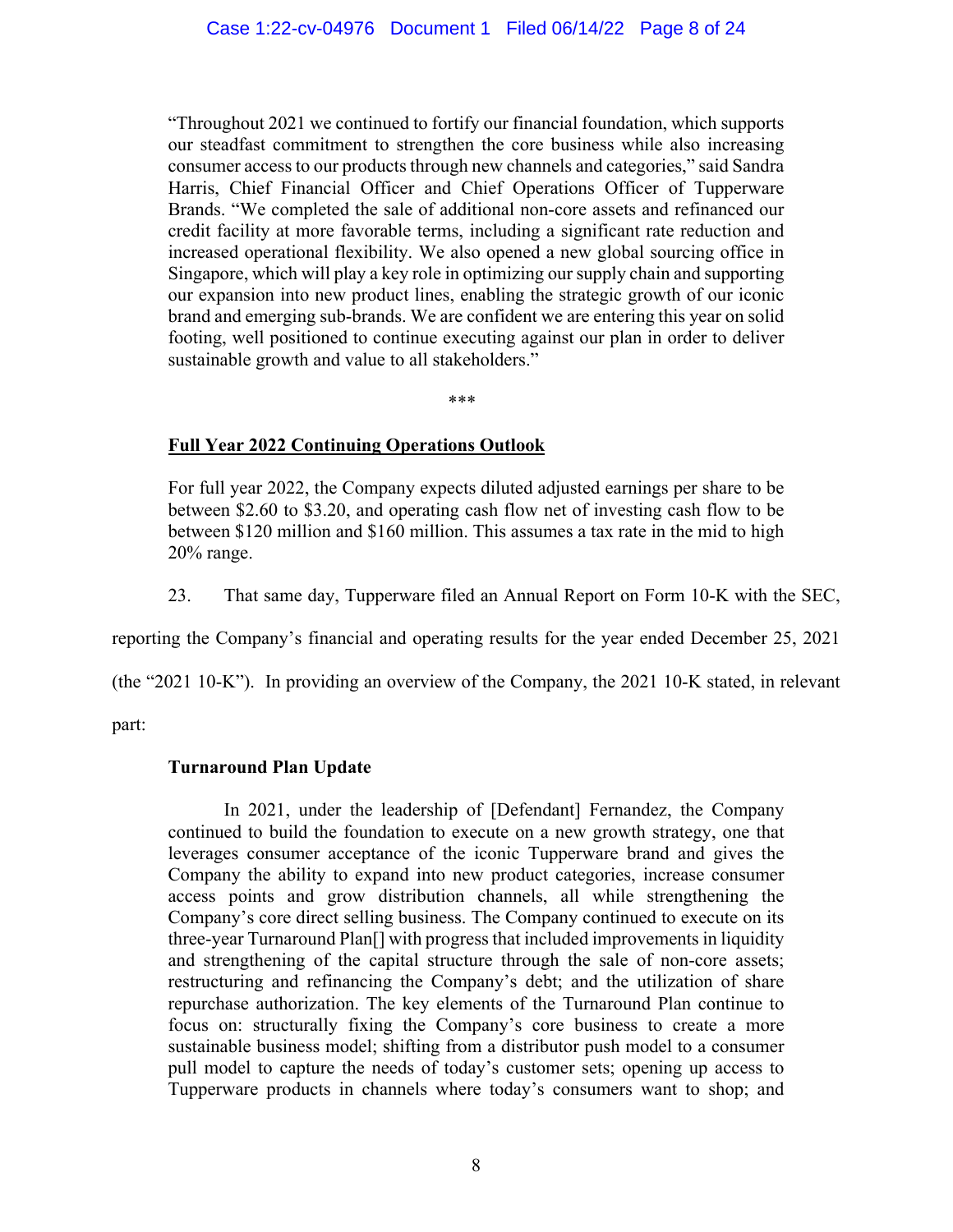expanding into new product categories to bring more innovative solutions to the market. The management team has made significant progress on these key elements of the Turnaround Plan all while continuing to evolve and deal with the continuing and changing impact on the world affected by COVID-19.

\*\*\*

#### **Business Strategy**

As its business strategy evolves, as part of the Turnaround Plan, the Company is focused on accelerating modernization in two areas. First is improving the core direct sales business, introducing a data-driven approach to sales force marketing, communication and recruitment, and introducing new digital tools and training to make doing business more efficient. The Company is working on an approach to personalize the customer experience based on consumer behaviors and has defined two distinct groups within its sales force – those who want to build a business or career with the Company (the "Business Builders"), and those who want access to discounted or exclusive products (the "Preferred Buyers"). Future communications, service, support, and marketing approach will be tailored with these segmented audiences in mind.

Second, the Company is focused on business expansion opportunities, by shifting from a business model reliant solely on the direct sales channel to drive consumer demand, to a business model that creates a natural "pull and push" to the brand to lift up all channels in which Company products are available. This includes expanding into more product categories where the Tupperware brand is in demand and creating more access points for consumers to purchase Company products – both in person and online.

Company efforts are underway in creating a consumer-tailored product and pricing strategy intended to reach and address the needs of all consumer socioeconomic levels, while also exploring alternative revenue streams for incremental business-to-business opportunities and new licensing opportunities to leverage the value of its iconic brand. This strategy is designed to create additional brand awareness and create new leads for the Company's independent sales force and increase revenue from channels and consumers that the Tupperware brand does not reach today.

24. Appended to the 2021 10-K as exhibits were signed certifications pursuant to the Sarbanes-Oxley Act of 2002 by the Individual Defendants, attesting that, "the information contained in [the 2021 10-K] fairly presents, in all material respects, the financial condition and results of operations of Tupperware Brands Corporation."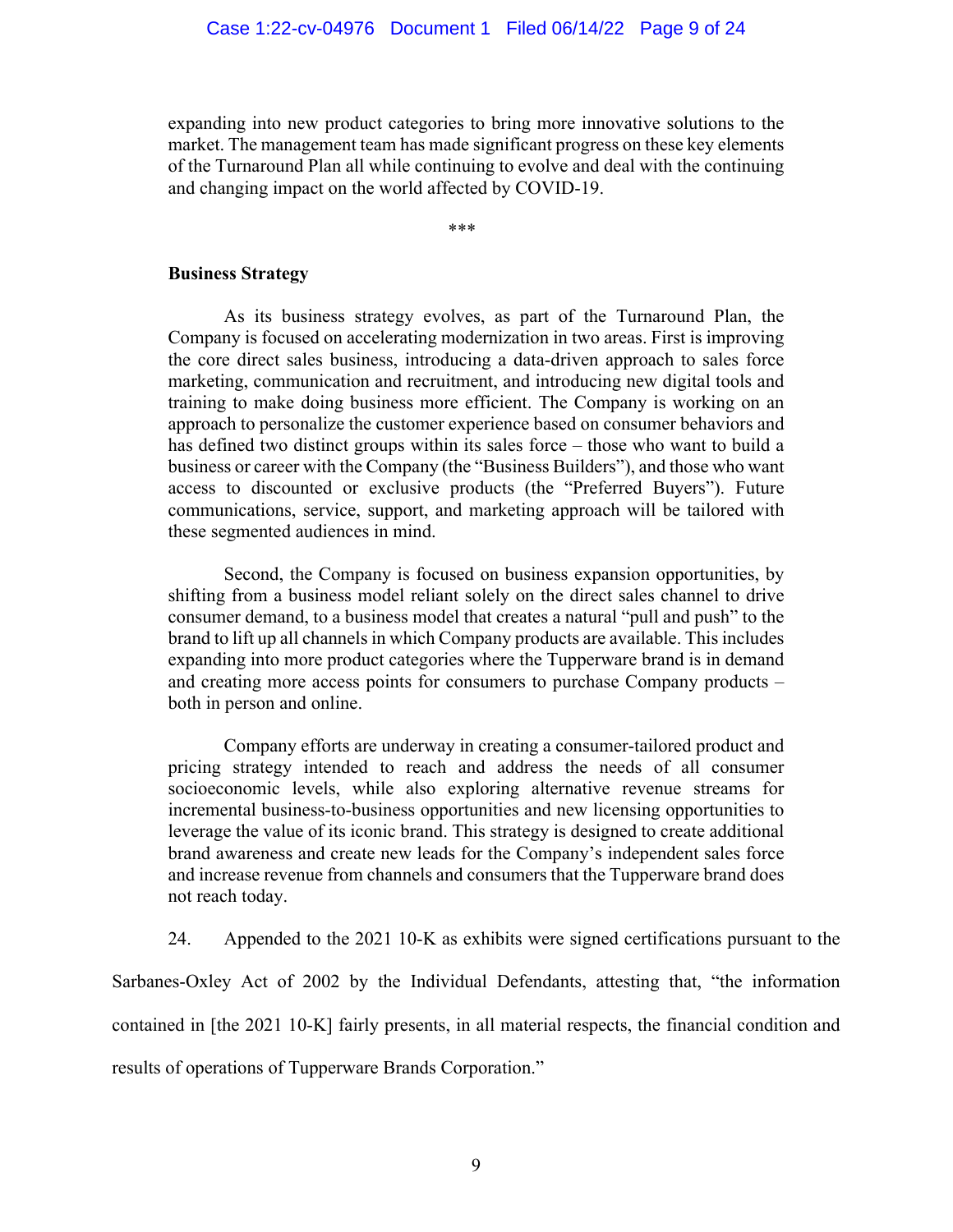25. Also that same day, Tupperware hosted an earnings call with investors and analysts

to discuss the Company's Q4 2021 results (the "Q4 2021 Earnings Call"). During the scripted

portion of the Q4 2021 Earnings Call, Defendant Fernandez stated, in relevant part:

\*\*\*

As we ended 2021, we passed the midway point of our 3-year turnaround plan. In 2020, our priority was to stabilize the company. In 2021, our priority was to build a foundation for omnichannel growth. And in 2022, we will expand our efforts and increase our investments to make our products available to consumers wherever they choose to shop. And while we focus on building a strong foundation in 2021, we reported both top and bottom line growth in 2020 and in 2021.

2021 performance was a tale of 2 halves. Through the first half of 2021, we were ahead of our internal expectations and really seeing the initial benefits of using direct selling methods that we know are successful.

\*\*\*

In our core direct selling business, we're using a more data-driven approach to making better and smarter decisions. This includes segmentation of how we look at our sales force and our customers to personalize their experience with Tupperware and, in some cases, introducing preferred customer loyalty programs in our biggest markets.

We're also turning around unprofitable markets through changing our sales models and supplementing with business expansion strategies. When we started the turnaround plan, we had 18 markets that we're losing money. By converting these markets to a more omnichannel approach, this 18 formerly struggling markets now represent over \$180 million in revenue and are contributing over 14% operating profit return on sales.

\*\*\*

Our focus in 2022 is globalizing direct selling best practices, accelerating new product development, increasing consumer access through omnichannel efforts, including expanded product access in the U.S. and Canada, stabilizing in China. The entire Tupperware team, our sales force, our associates, our Board and our executive team is excited about the future.

\*\*\*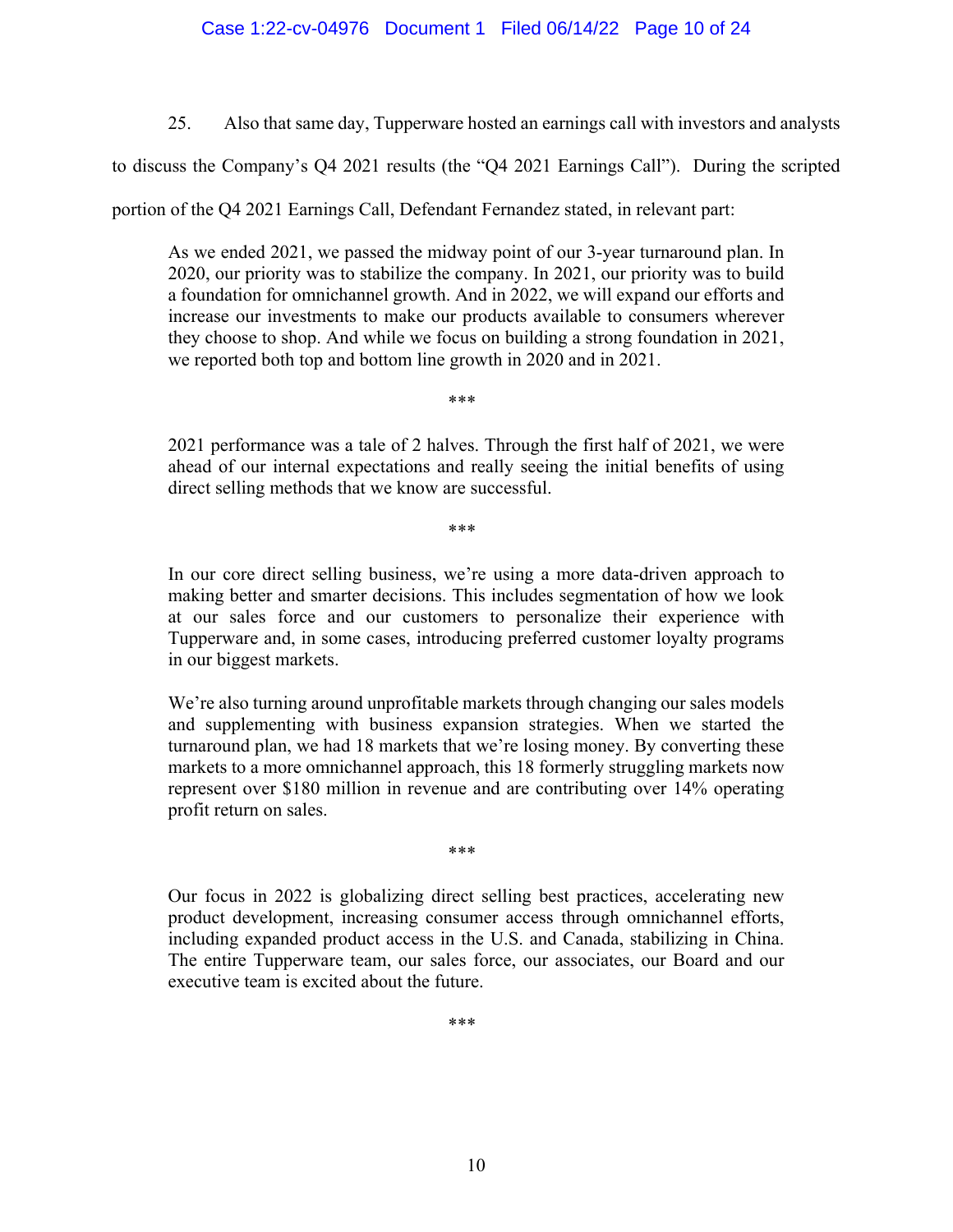In closing, 2021 was a year of challenges, but we continue to execute against our turnaround plan, making fundamental changes and investments necessary for our unprecedented transformation.

We're proud of our progress and enter the second half of our year in the turnaround on a strong foundation that will enable us to enter into new channels and product categories and increase consumer access to our iconic products. Our goal is to make this business as big as our brand, and I have confidence in our ability to achieve that.

26. On February 28, 2022, Tupperware issued a press release announcing a \$75 Million

Accelerated Share Repurchase Program. The press release stated, in relevant part:

"Today's announcement demonstrates confidence in our strategy, our future growth trajectory, and our financial strength," said Sandra Harris, Chief Financial and Operations Officer of Tupperware Brands. "Our strong balance sheet and compelling free cash flow generation enable investments in our growth initiatives as well as capital returns, and this transaction underscores our commitment to delivering value to our shareholders."

27. The statements referenced in ¶¶ 19-26 were materially false and misleading because

Defendants made false and/or misleading statements, as well as failed to disclose material adverse facts about the Company's business, operations, and compliance policies. Specifically, Defendants made false and/or misleading statements and/or failed to disclose that: (i) Tupperware was facing significant challenges in maintaining its earnings and sales performance; (ii) accordingly, Tupperware's full year 2022 guidance was unrealistic and/or unsustainable; (iii) all the foregoing, once revealed, was likely to have a material negative impact on Tupperware's financial condition; and (iv) as a result, the Company's public statements were materially false and misleading at all relevant times.

# **The Truth Emerges**

28. On May 4, 2022, Tupperware issued a press release announcing the Company's Q1 2022 financial results. The press release stated, in relevant part: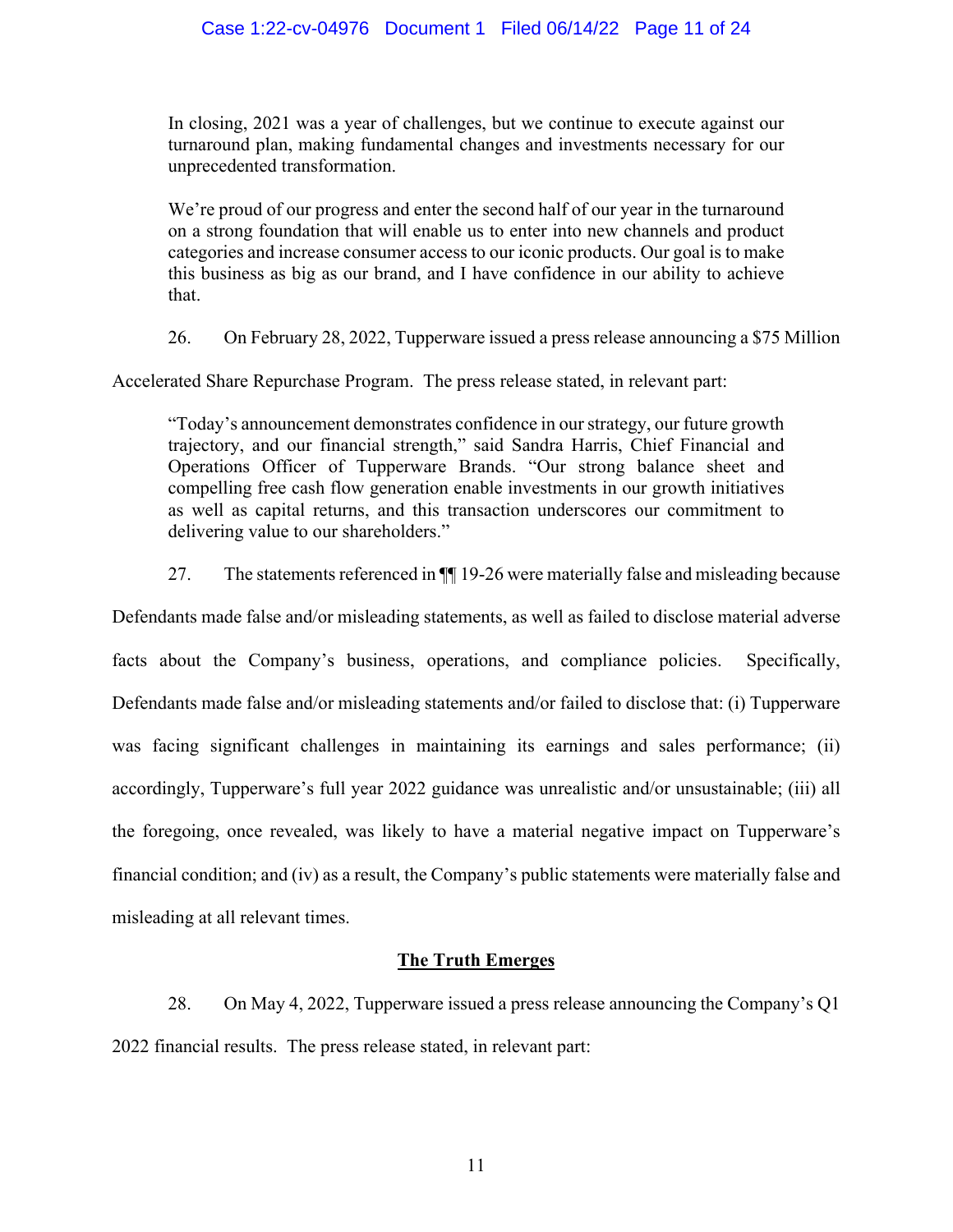"We exited 2021 encouraged that our Turnaround Plan was on track, however with today's results we acknowledge that this turnaround still requires a lot more work," said Miguel Fernandez, President and Chief Executive Officer of Tupperware Brands. "Results came in below our expectations due to a combination of external and internal factors. Sales were negatively impacted by the Russia/Ukraine conflict, as well as strict COVID-related lockdowns in China and internal challenges in execution, technology, and service. Profitability was significantly impacted by persisting inflationary pressures and the latency between rising input costs and our decision to increase prices. This quarter illuminated elements within our core direct selling business that still require fundamental improvement, and we are refocusing our efforts to address them. While we acknowledge the near-term delay this has on our Turnaround Plan timeline, we believe our business will become stronger as a result of the structural changes we are making. Due to the high degree of operational uncertainty we currently face, we have decided to withdraw our previously issued financial guidance for 2022. We remain confident in our ability to execute on our Turnaround Plan and growth strategy, with the end goal being to make this company as big as our iconic Tupperware brand."

\*\*\*

Total net sales were \$348.1 million, a decrease of 16% (or 14% on a constant currency basis) compared to the prior year period. Net sales were down in all segments, and the decrease was primarily driven by lower recruiting and overall sales force activity, in part due to the Russia/Ukraine conflict and lockdowns caused by the Omicron variant of COVID-19, particularly in China, as well as product mix and service issues. For detailed performance by region, please refer to the segment tables in the appended exhibit.

Income from continuing operations was \$2.5 million, as compared to \$44.0 million for the prior year period. Diluted earnings per share from continuing operations was \$0.05, as compared to \$0.82 for the prior year period. The decrease was primarily driven by lower volumes and higher resin and logistics costs, as well as higher levels of investment spending.

Adjusted diluted earnings per share from continuing operations (non-GAAP) was \$0.12, as compared to \$0.81 for the prior year period. The decrease was primarily driven by lower volumes, higher resin and logistics costs, and higher levels of investment spending, partially offset by lower interest expense from lower rates negotiated as part of the debt refinancing completed in the fourth quarter of 2021.

\*\*\*

# **Withdrawal of Full Year 2022 Continuing Operations Outlook**

\*\*\*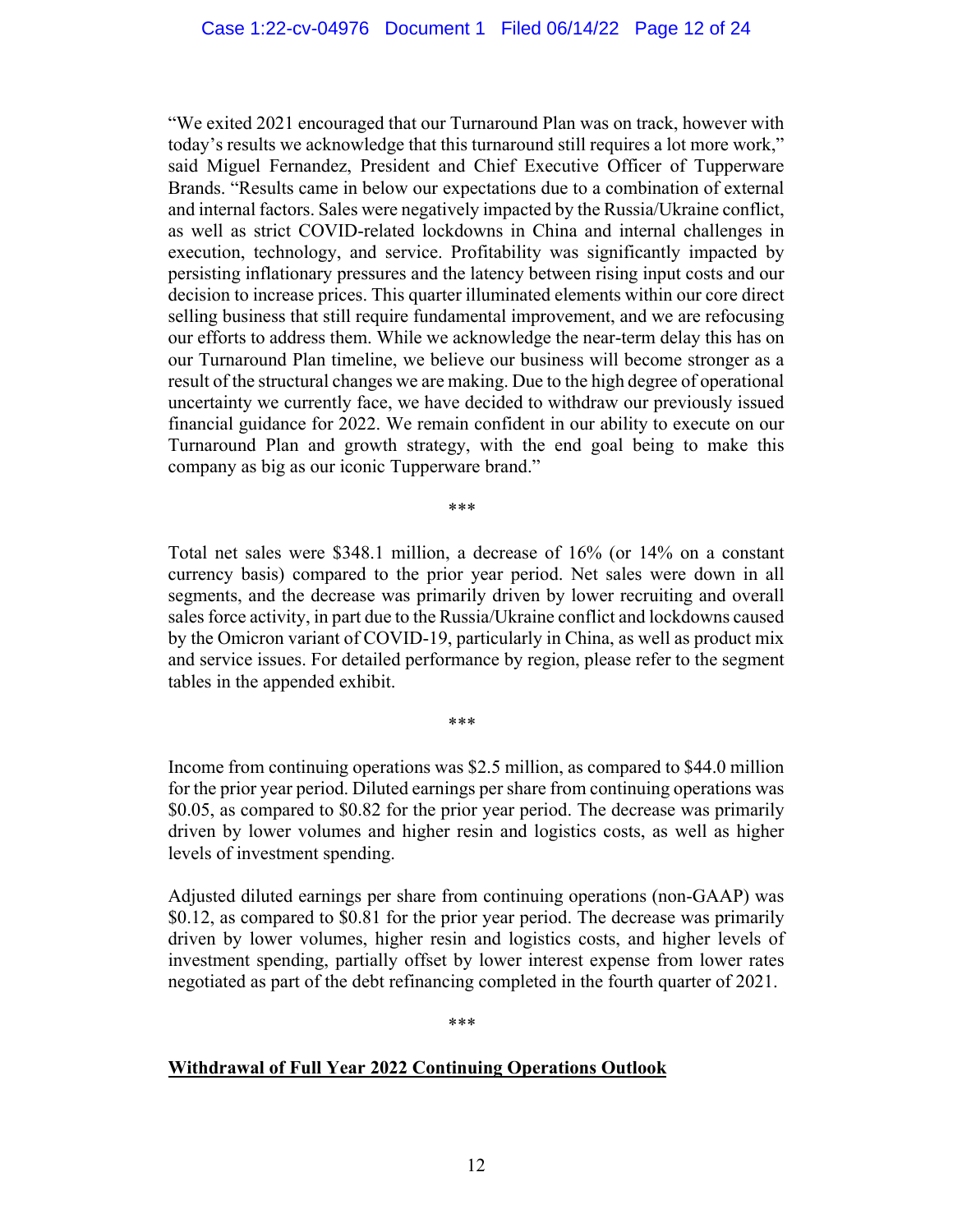Due to its first quarter 2022 performance, the rapidly changing inflationary environment, uncertainty relating to the full impact of the Russia/Ukraine conflict and the Omicron variant of COVID-19 on its business, as well as the volatility relating to fundamental changes being made to its business, the Company no longer believes it will achieve its full year 2022 targets for diluted adjusted earnings per share and operating cash flow net of investing cash flow, and has therefore decided to withdraw its previously issued guidance. The Company will consider establishing a new outlook at such time that it has improved visibility.

# **Appointment of New Chief Financial Officer**

The Company announces the appointment of Ms. Mariela Matute to the position of Chief Financial Officer, effective May 24, 2022. Ms. Matute is a seasoned finance executive who will join Tupperware with more than 20 years of experience spanning the technology, consumer, and manufacturing sectors, including in her current role as CFO of Calavo Growers, a publicly traded global leader in fresh foods processing and distribution, where she helped drive the transformation and turnaround of the 100-year old company. Ms. Matute also brings blue-chip global finance leadership and perspective to the Company, having overseen global finance teams across multiple continents.

29. Although the Company attributed its poor performance to the Russia-Ukraine

conflict, on an earnings call discuss the Company's Q1 2022 results, Defendant Harris effectively

contradicted that explanation, stating, in relevant part, that "Russia-Ukraine [. . .] is about 2% to

3% of [the Company's] revenue so it's not overly significant."

30. On this news, Tupperware's stock price fell \$5.76 per share, or 32.16%, to close at

\$12.15 per share on May 4, 2022.

31. As a result of Defendants' wrongful acts and omissions, and the precipitous decline

in the market value of the Company's securities, Plaintiff and other Class members have suffered significant losses and damages.

# **PLAINTIFF'S CLASS ACTION ALLEGATIONS**

32. Plaintiff brings this action as a class action pursuant to Federal Rule of Civil Procedure 23(a) and (b)(3) on behalf of a Class, consisting of all those who purchased or otherwise acquired Tupperware securities during the Class Period (the "Class"); and were damaged upon the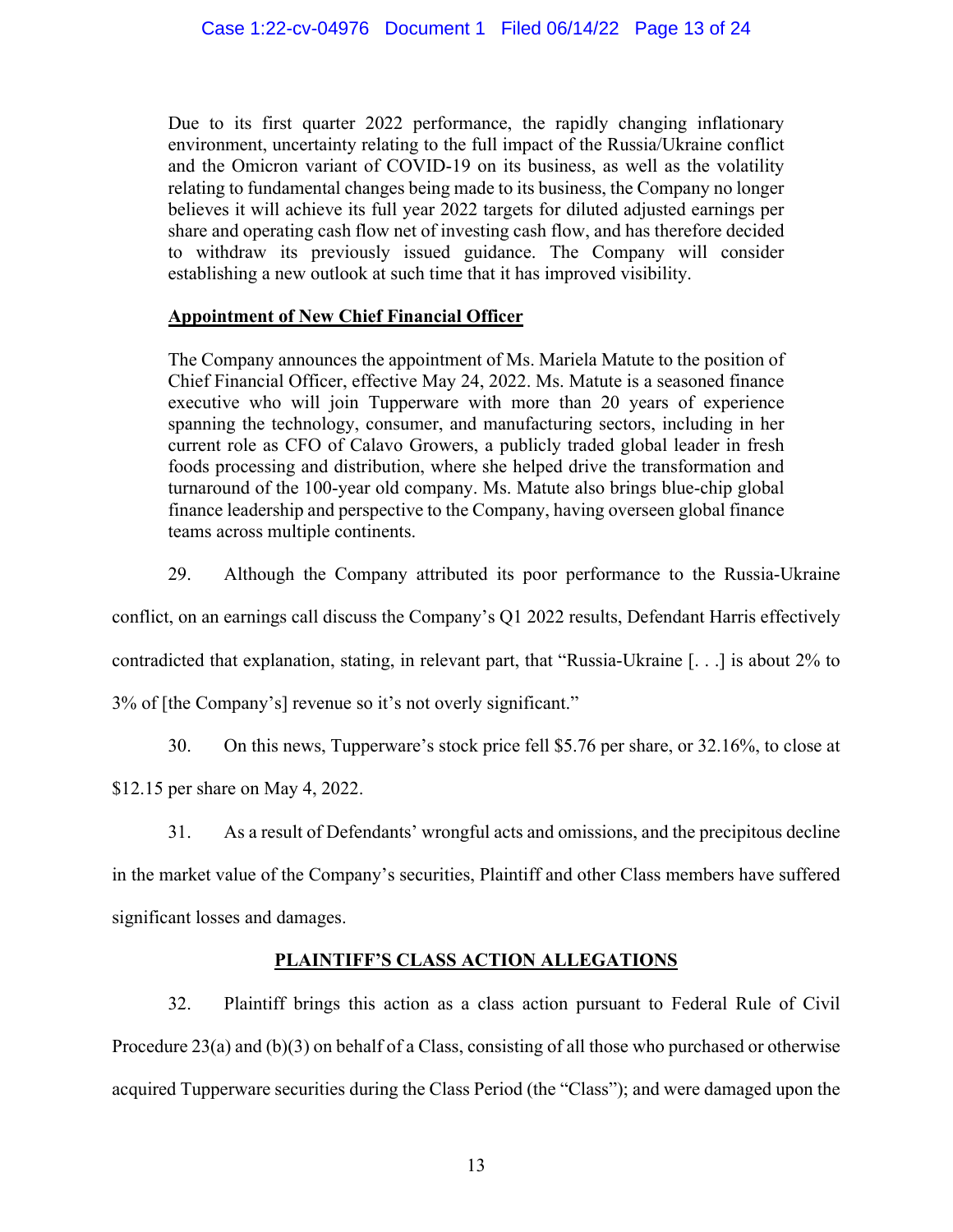### Case 1:22-cv-04976 Document 1 Filed 06/14/22 Page 14 of 24

revelation of the alleged corrective disclosures. Excluded from the Class are Defendants herein, the officers and directors of the Company, at all relevant times, members of their immediate families and their legal representatives, heirs, successors or assigns and any entity in which Defendants have or had a controlling interest.

33. The members of the Class are so numerous that joinder of all members is impracticable. Throughout the Class Period, Tupperware securities were actively traded on the NYSE. While the exact number of Class members is unknown to Plaintiff at this time and can be ascertained only through appropriate discovery, Plaintiff believes that there are hundreds or thousands of members in the proposed Class. Record owners and other members of the Class may be identified from records maintained by Tupperware or its transfer agent and may be notified of the pendency of this action by mail, using the form of notice similar to that customarily used in securities class actions.

34. Plaintiff's claims are typical of the claims of the members of the Class as all members of the Class are similarly affected by Defendants' wrongful conduct in violation of federal law that is complained of herein.

35. Plaintiff will fairly and adequately protect the interests of the members of the Class and has retained counsel competent and experienced in class and securities litigation. Plaintiff has no interests antagonistic to or in conflict with those of the Class.

36. Common questions of law and fact exist as to all members of the Class and predominate over any questions solely affecting individual members of the Class. Among the questions of law and fact common to the Class are:

> whether the federal securities laws were violated by Defendants' acts as alleged herein;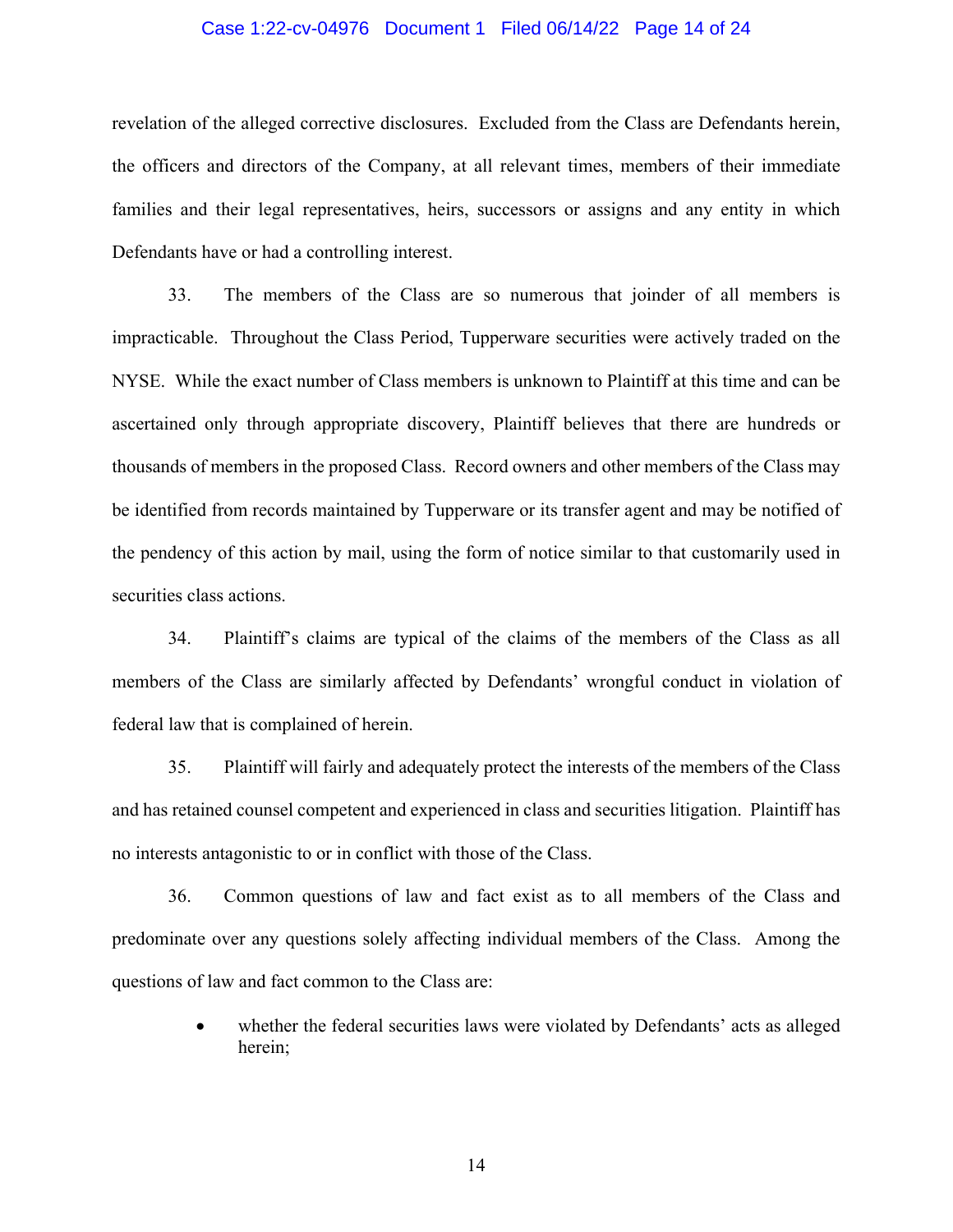- whether statements made by Defendants to the investing public during the Class Period misrepresented material facts about the business, operations and management of Tupperware;
- whether the Individual Defendants caused Tupperware to issue false and misleading financial statements during the Class Period;
- whether Defendants acted knowingly or recklessly in issuing false and misleading financial statements;
- whether the prices of Tupperware securities during the Class Period were artificially inflated because of the Defendants' conduct complained of herein; and
- whether the members of the Class have sustained damages and, if so, what is the proper measure of damages.

37. A class action is superior to all other available methods for the fair and efficient adjudication of this controversy since joinder of all members is impracticable. Furthermore, as the damages suffered by individual Class members may be relatively small, the expense and burden of individual litigation make it impossible for members of the Class to individually redress the wrongs done to them. There will be no difficulty in the management of this action as a class action.

38. Plaintiff will rely, in part, upon the presumption of reliance established by the fraudon-the-market doctrine in that:

- Defendants made public misrepresentations or failed to disclose material facts during the Class Period;
- the omissions and misrepresentations were material;
- Tupperware securities are traded in an efficient market;
- the Company's shares were liquid and traded with moderate to heavy volume during the Class Period;
- the Company traded on the NYSE and was covered by multiple analysts;
- the misrepresentations and omissions alleged would tend to induce a reasonable investor to misjudge the value of the Company's securities; and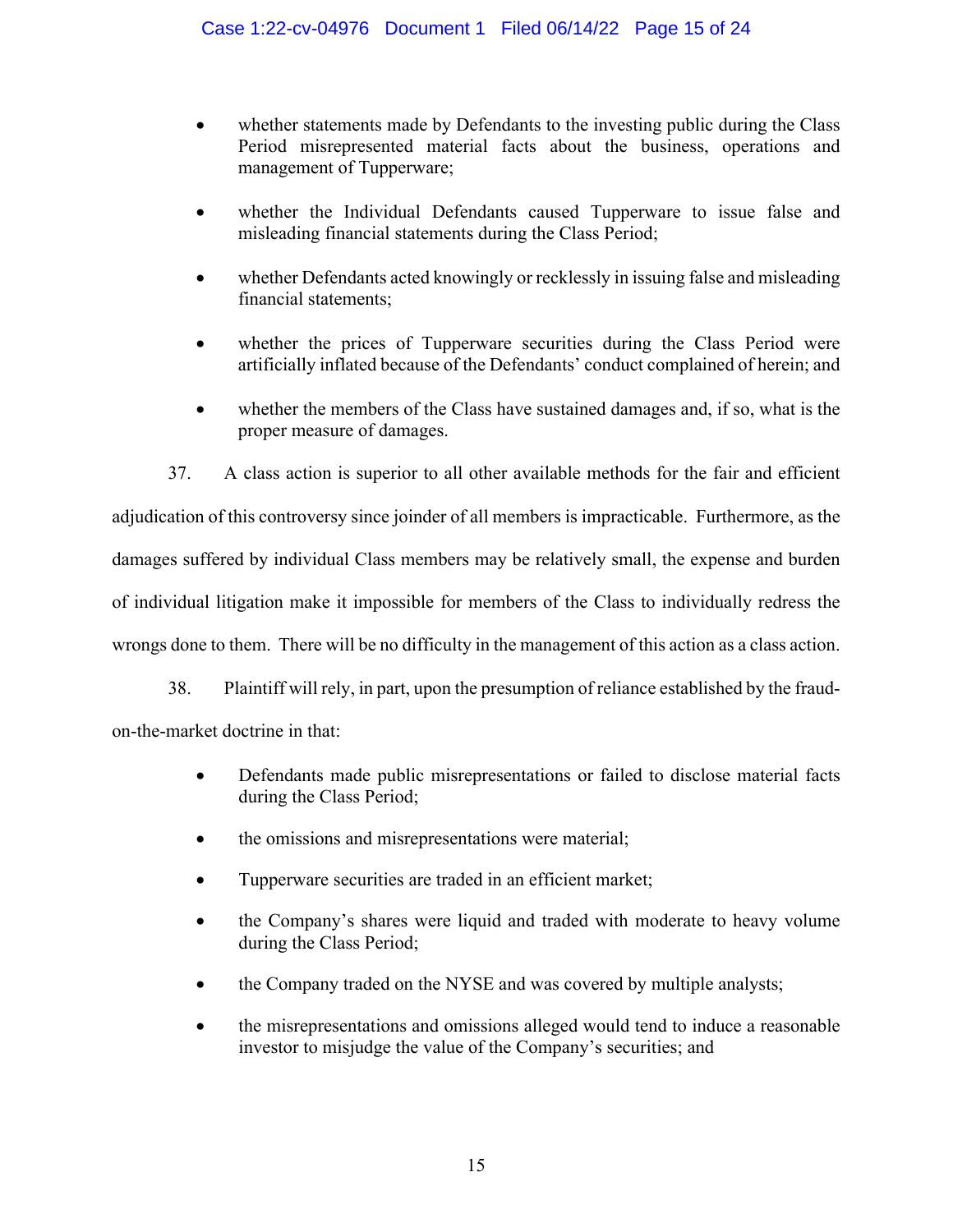Plaintiff and members of the Class purchased, acquired and/or sold Tupperware securities between the time the Defendants failed to disclose or misrepresented material facts and the time the true facts were disclosed, without knowledge of the omitted or misrepresented facts.

39. Based upon the foregoing, Plaintiff and the members of the Class are entitled to a presumption of reliance upon the integrity of the market.

40. Alternatively, Plaintiff and the members of the Class are entitled to the presumption of reliance established by the Supreme Court in *Affiliated Ute Citizens of the State of Utah v. United States*, 406 U.S. 128, 92 S. Ct. 2430 (1972), as Defendants omitted material information in their Class Period statements in violation of a duty to disclose such information, as detailed above.

# **COUNT I**

# **(Violations of Section 10(b) of the Exchange Act and Rule 10b-5 Promulgated Thereunder Against All Defendants)**

41. Plaintiff repeats and re-alleges each and every allegation contained above as if fully set forth herein.

42. This Count is asserted against Defendants and is based upon Section 10(b) of the Exchange Act, 15 U.S.C. § 78j(b), and Rule 10b-5 promulgated thereunder by the SEC.

43. During the Class Period, Defendants engaged in a plan, scheme, conspiracy and course of conduct, pursuant to which they knowingly or recklessly engaged in acts, transactions, practices and courses of business which operated as a fraud and deceit upon Plaintiff and the other members of the Class; made various untrue statements of material facts and omitted to state material facts necessary in order to make the statements made, in light of the circumstances under which they were made, not misleading; and employed devices, schemes and artifices to defraud in connection with the purchase and sale of securities. Such scheme was intended to, and, throughout the Class Period, did: (i) deceive the investing public, including Plaintiff and other Class members, as alleged herein; (ii) artificially inflate and maintain the market price of Tupperware securities;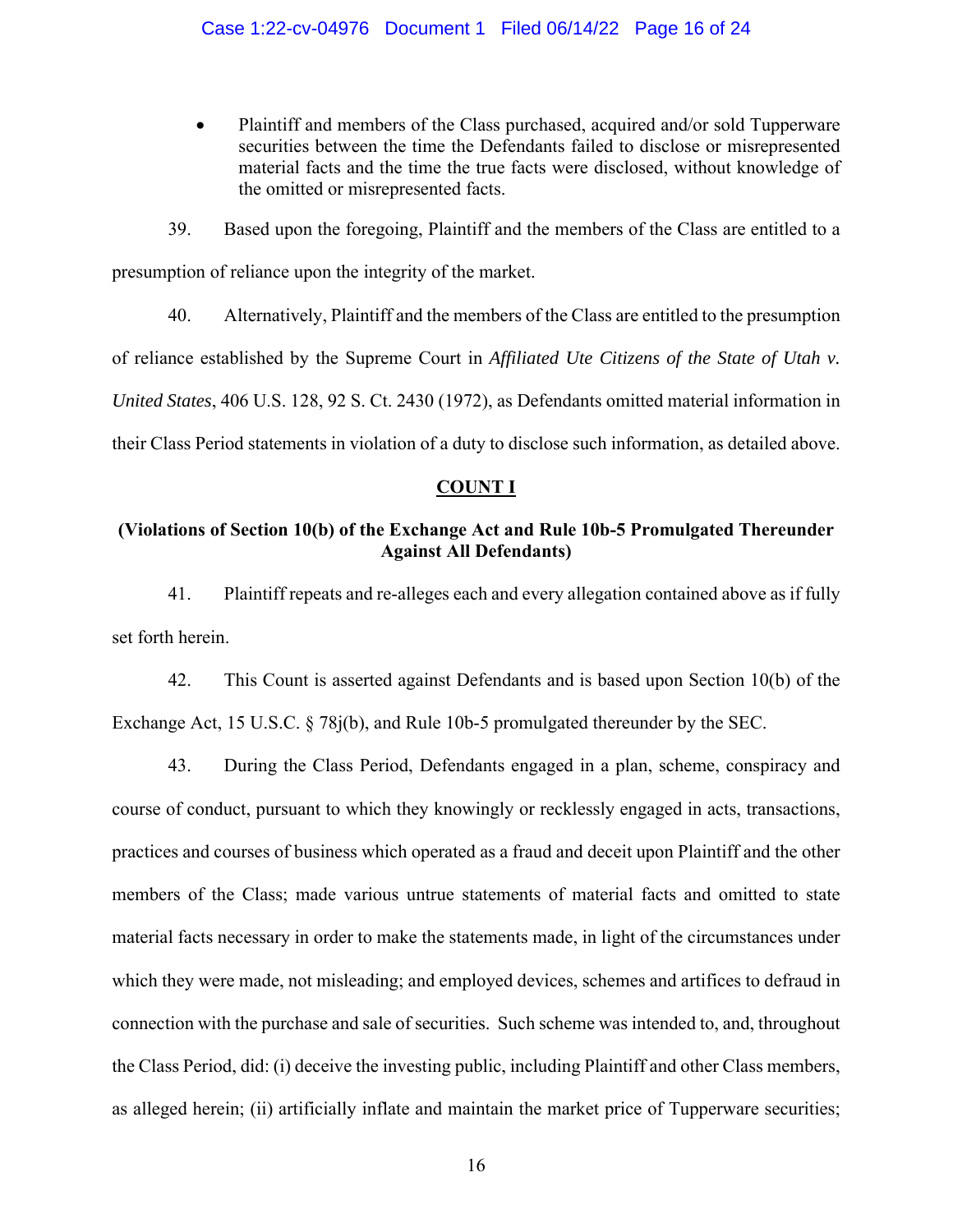### Case 1:22-cv-04976 Document 1 Filed 06/14/22 Page 17 of 24

and (iii) cause Plaintiff and other members of the Class to purchase or otherwise acquire Tupperware securities and options at artificially inflated prices. In furtherance of this unlawful scheme, plan and course of conduct, Defendants, and each of them, took the actions set forth herein.

44. Pursuant to the above plan, scheme, conspiracy and course of conduct, each of the Defendants participated directly or indirectly in the preparation and/or issuance of the quarterly and annual reports, SEC filings, press releases and other statements and documents described above, including statements made to securities analysts and the media that were designed to influence the market for Tupperware securities. Such reports, filings, releases and statements were materially false and misleading in that they failed to disclose material adverse information and misrepresented the truth about Tupperware's finances and business prospects.

45. By virtue of their positions at Tupperware, Defendants had actual knowledge of the materially false and misleading statements and material omissions alleged herein and intended thereby to deceive Plaintiff and the other members of the Class, or, in the alternative, Defendants acted with reckless disregard for the truth in that they failed or refused to ascertain and disclose such facts as would reveal the materially false and misleading nature of the statements made, although such facts were readily available to Defendants. Said acts and omissions of Defendants were committed willfully or with reckless disregard for the truth. In addition, each Defendant knew or recklessly disregarded that material facts were being misrepresented or omitted as described above.

46. Information showing that Defendants acted knowingly or with reckless disregard for the truth is peculiarly within Defendants' knowledge and control. As the senior managers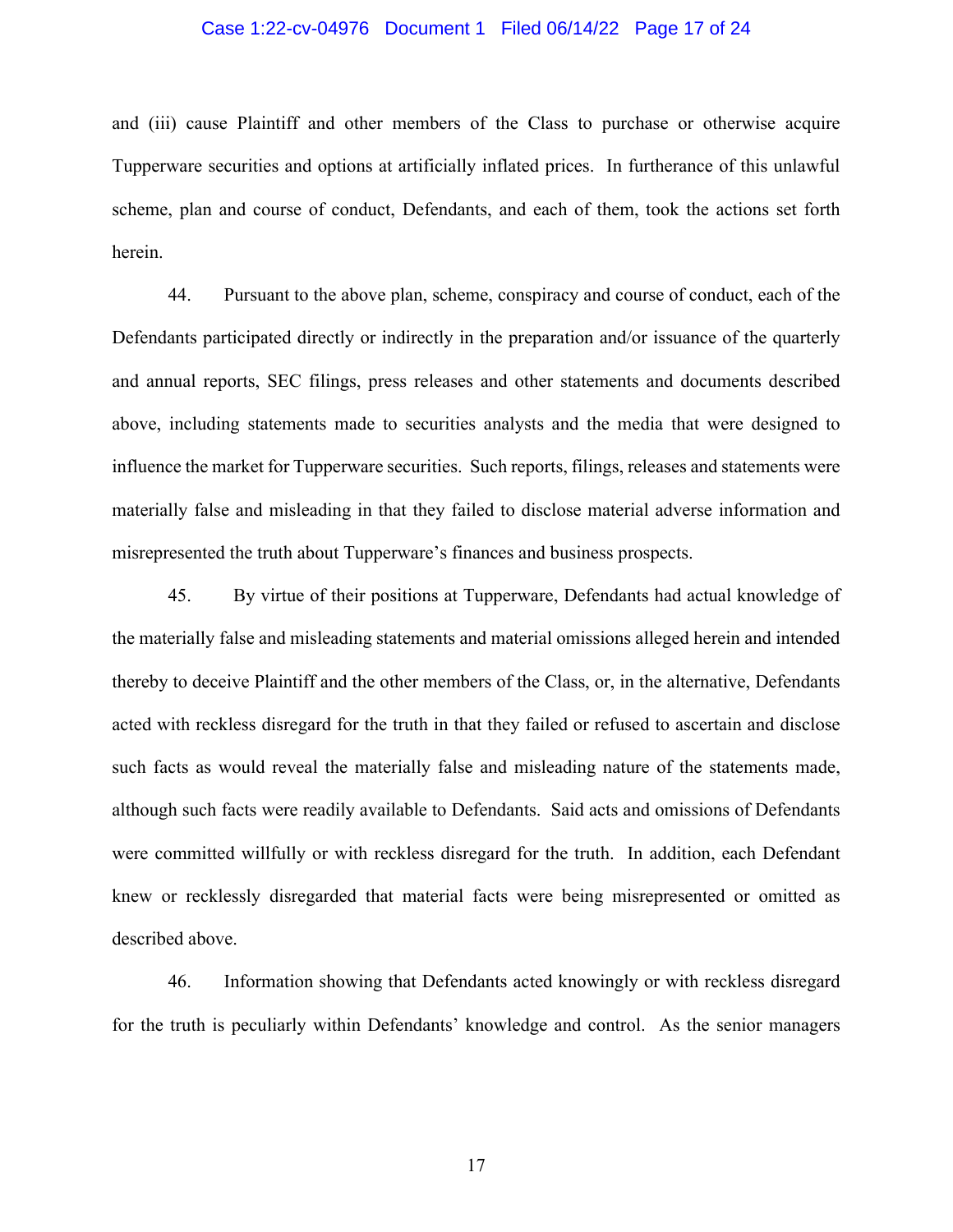### Case 1:22-cv-04976 Document 1 Filed 06/14/22 Page 18 of 24

and/or directors of Tupperware, the Individual Defendants had knowledge of the details of Tupperware's internal affairs.

47. The Individual Defendants are liable both directly and indirectly for the wrongs complained of herein. Because of their positions of control and authority, the Individual Defendants were able to and did, directly or indirectly, control the content of the statements of Tupperware. As officers and/or directors of a publicly-held company, the Individual Defendants had a duty to disseminate timely, accurate, and truthful information with respect to Tupperware's businesses, operations, future financial condition and future prospects. As a result of the dissemination of the aforementioned false and misleading reports, releases and public statements, the market price of Tupperware securities was artificially inflated throughout the Class Period. In ignorance of the adverse facts concerning Tupperware's business and financial condition which were concealed by Defendants, Plaintiff and the other members of the Class purchased or otherwise acquired Tupperware securities at artificially inflated prices and relied upon the price of the securities, the integrity of the market for the securities and/or upon statements disseminated by Defendants, and were damaged thereby.

48. During the Class Period, Tupperware securities were traded on an active and efficient market. Plaintiff and the other members of the Class, relying on the materially false and misleading statements described herein, which the Defendants made, issued or caused to be disseminated, or relying upon the integrity of the market, purchased or otherwise acquired shares of Tupperware securities at prices artificially inflated by Defendants' wrongful conduct. Had Plaintiff and the other members of the Class known the truth, they would not have purchased or otherwise acquired said securities, or would not have purchased or otherwise acquired them at the inflated prices that were paid. At the time of the purchases and/or acquisitions by Plaintiff and the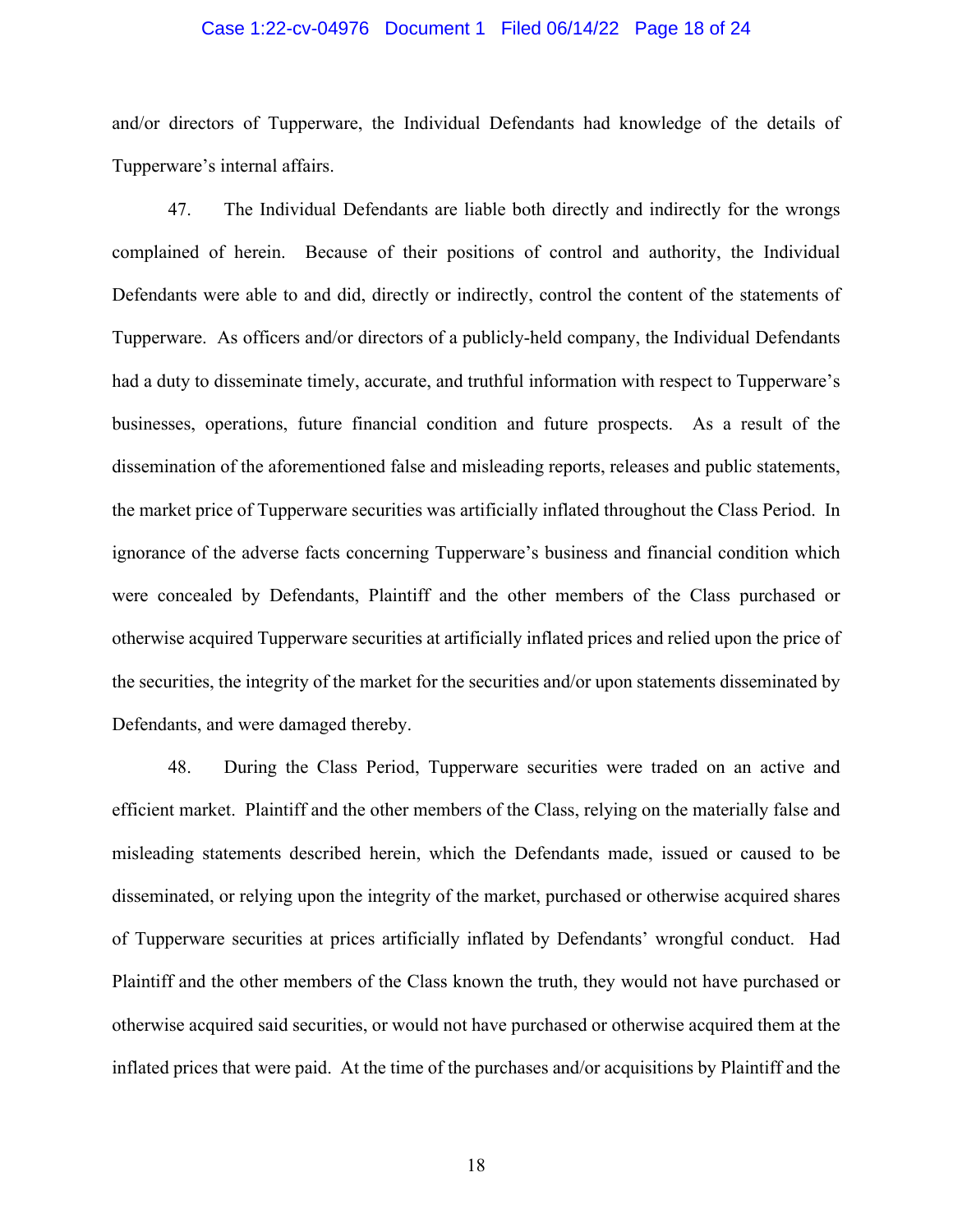### Case 1:22-cv-04976 Document 1 Filed 06/14/22 Page 19 of 24

Class, the true value of Tupperware securities was substantially lower than the prices paid by Plaintiff and the other members of the Class. The market price of Tupperware securities declined sharply upon public disclosure of the facts alleged herein to the injury of Plaintiff and Class members.

49. By reason of the conduct alleged herein, Defendants knowingly or recklessly, directly or indirectly, have violated Section 10(b) of the Exchange Act and Rule 10b-5 promulgated thereunder.

50. As a direct and proximate result of Defendants' wrongful conduct, Plaintiff and the other members of the Class suffered damages in connection with their respective purchases, acquisitions and sales of the Company's securities during the Class Period, upon the disclosure that the Company had been disseminating misrepresented financial statements to the investing public.

#### **COUNT II**

#### **(Violations of Section 20(a) of the Exchange Act Against the Individual Defendants)**

51. Plaintiff repeats and re-alleges each and every allegation contained in the foregoing paragraphs as if fully set forth herein.

52. During the Class Period, the Individual Defendants participated in the operation and management of Tupperware, and conducted and participated, directly and indirectly, in the conduct of Tupperware's business affairs. Because of their senior positions, they knew the adverse non-public information about Tupperware's misstatement of income and expenses and false financial statements.

53. As officers and/or directors of a publicly owned company, the Individual Defendants had a duty to disseminate accurate and truthful information with respect to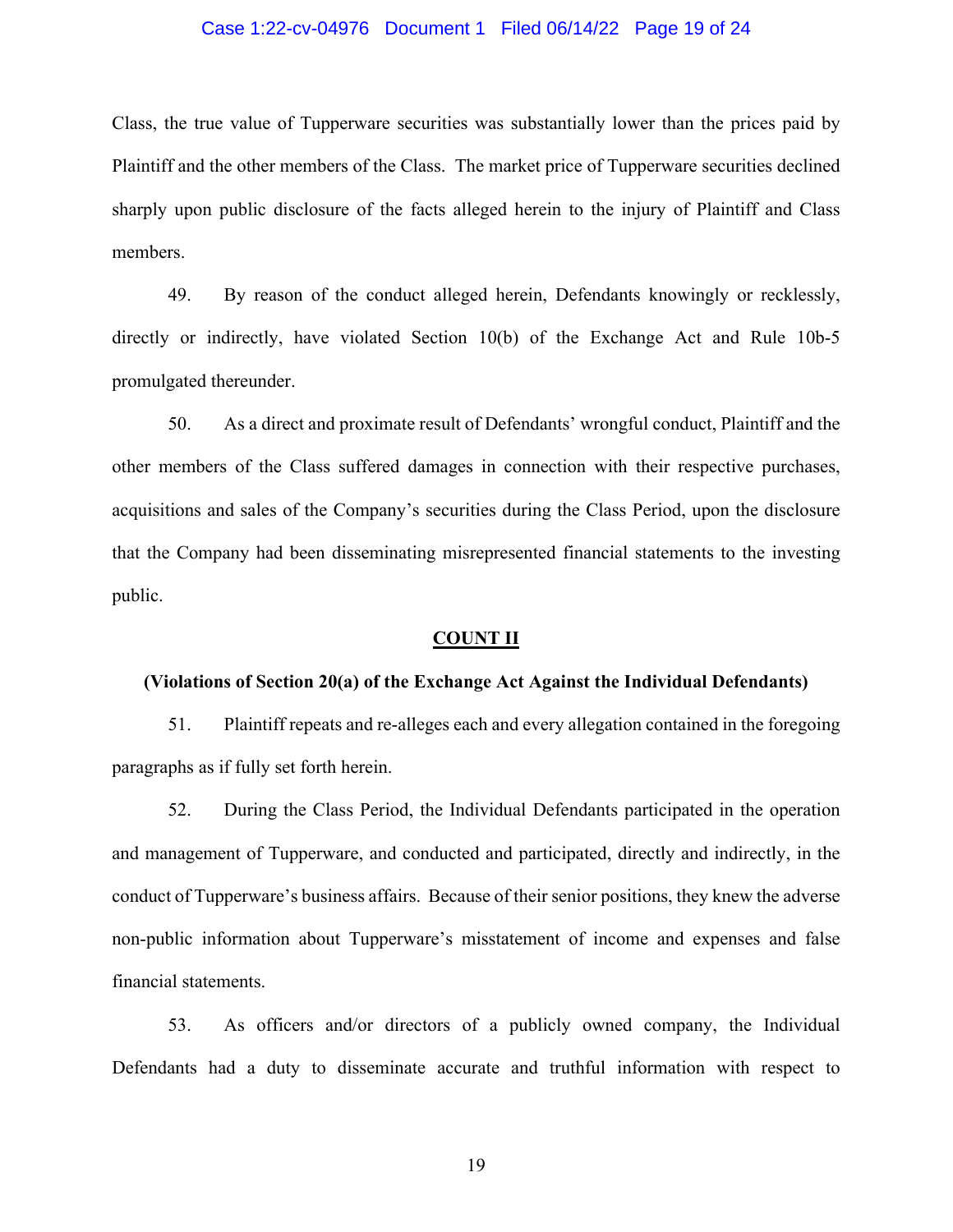#### Case 1:22-cv-04976 Document 1 Filed 06/14/22 Page 20 of 24

Tupperware's financial condition and results of operations, and to correct promptly any public statements issued by Tupperware which had become materially false or misleading.

54. Because of their positions of control and authority as senior officers, the Individual Defendants were able to, and did, control the contents of the various reports, press releases and public filings which Tupperware disseminated in the marketplace during the Class Period concerning Tupperware's results of operations. Throughout the Class Period, the Individual Defendants exercised their power and authority to cause Tupperware to engage in the wrongful acts complained of herein. The Individual Defendants, therefore, were "controlling persons" of Tupperware within the meaning of Section 20(a) of the Exchange Act. In this capacity, they participated in the unlawful conduct alleged which artificially inflated the market price of Tupperware securities.

55. Each of the Individual Defendants, therefore, acted as a controlling person of Tupperware. By reason of their senior management positions and/or being directors of Tupperware, each of the Individual Defendants had the power to direct the actions of, and exercised the same to cause, Tupperware to engage in the unlawful acts and conduct complained of herein. Each of the Individual Defendants exercised control over the general operations of Tupperware and possessed the power to control the specific activities which comprise the primary violations about which Plaintiff and the other members of the Class complain.

56. By reason of the above conduct, the Individual Defendants are liable pursuant to Section 20(a) of the Exchange Act for the violations committed by Tupperware.

#### **PRAYER FOR RELIEF**

**WHEREFORE**, Plaintiff demands judgment against Defendants as follows: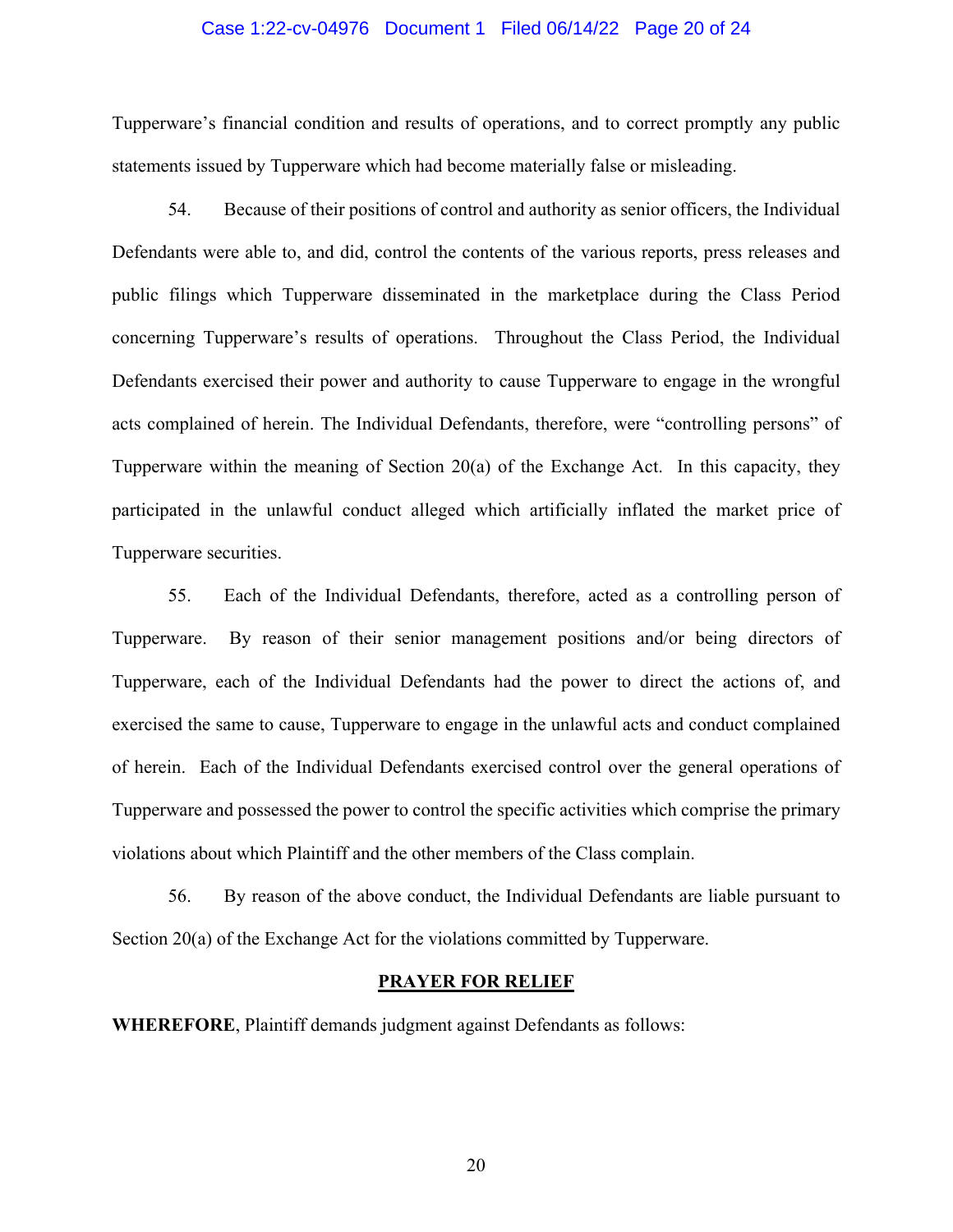# Case 1:22-cv-04976 Document 1 Filed 06/14/22 Page 21 of 24

A. Determining that the instant action may be maintained as a class action under Rule 23 of the Federal Rules of Civil Procedure, and certifying Plaintiff as the Class representative;

B. Requiring Defendants to pay damages sustained by Plaintiff and the Class by reason of the acts and transactions alleged herein;

C. Awarding Plaintiff and the other members of the Class prejudgment and postjudgment interest, as well as their reasonable attorneys' fees, expert fees and other costs; and

D. Awarding such other and further relief as this Court may deem just and proper.

# **DEMAND FOR TRIAL BY JURY**

Plaintiff hereby demands a trial by jury.

Dated: June 14, 2022 Respectfully submitted,

## POMERANTZ LLP

*/s/ Jeremy A. Lieberman* 

Jeremy A. Lieberman J. Alexander Hood II Thomas H. Przybylowski 600 Third Avenue, 20th Floor New York, New York 10016 Telephone: (212) 661-1100 Facsimile: (212) 661-8665 jalieberman@pomlaw.com ahood@pomlaw.com tprzybylowski@pomlaw.com

PORTNOY LAW FIRM Lesley F. Portnoy, Esq. 1800 Century Park East, Suite 600 Los Angeles, California 90067 Telephone: (310) 692-8883 lesley@portnoylaw.com

*Attorneys for Plaintiff*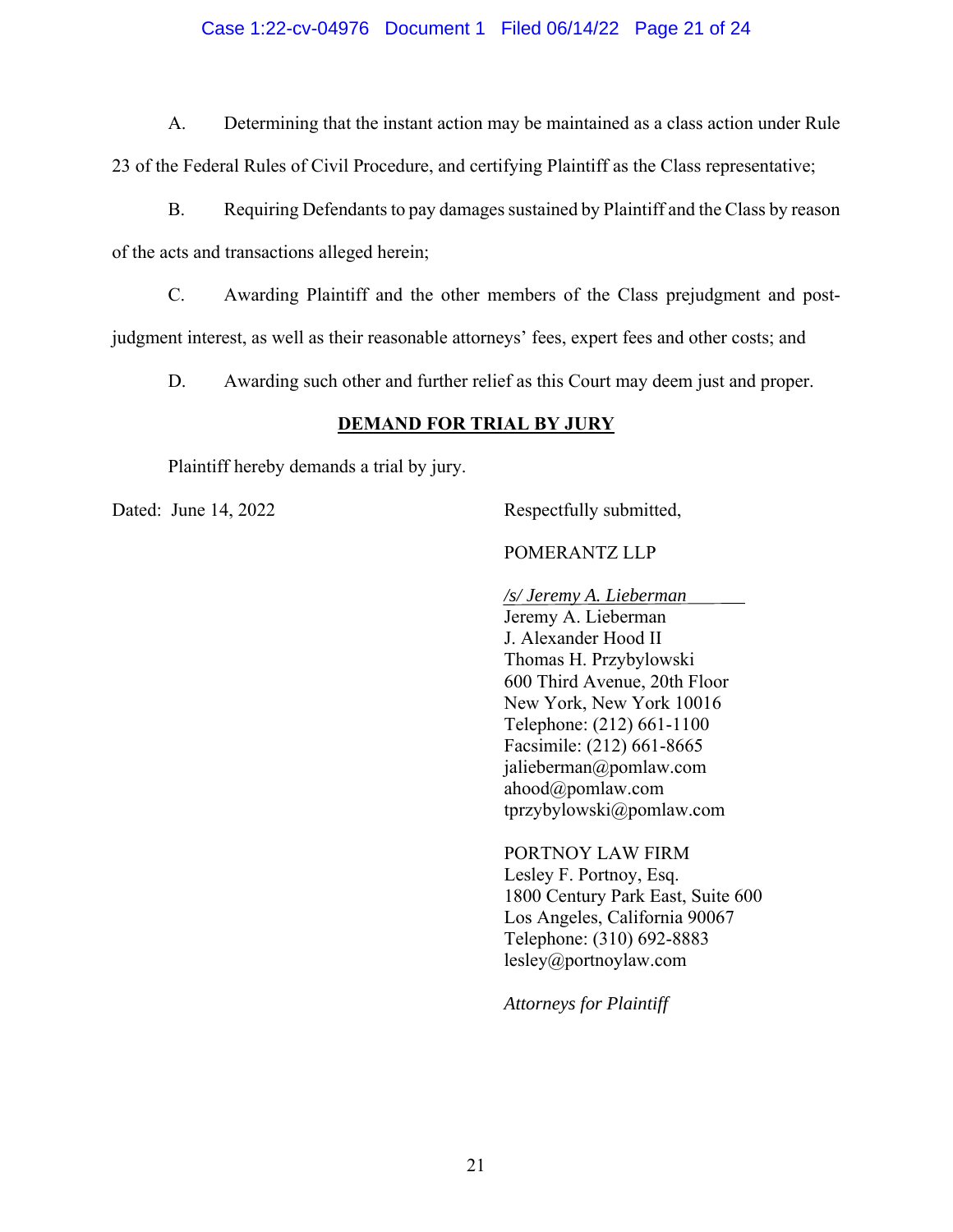# **CERTIFICATION PURSUANT TO FEDERAL SECURITIES LAWS**

1. I, Eliater Euge 1, make this declaration pursuant to Section 27(a)(2) of the Securities Act of 1933 ("Securities Act") and/or Section 21D(a)(2) of the Securities Exchange Act of 1934 ("Exchange Act") as amended by the Private Securities Litigation Reform Act of 1995. Michael Edge

2. I have reviewed a Complaint against Tupperware Brands Corporation ("Tupperware" or the "Company") and authorize the filing of a comparable complaint on my behalf.

3. I did not purchase or acquire Tupperware securities at the direction of plaintiffs' counsel or in order to participate in any private action arising under the Securities Act or Exchange Act.

4. I am willing to serve as a representative party on behalf of a Class of investors who purchased or otherwise acquired Tupperware securities during the class period, including providing testimony at deposition and trial, if necessary. I understand that the Court has the authority to select the most adequate lead plaintiff in this action.

5. The attached sheet lists all of my transactions in Tupperware securities during the Class Period as specified in the Complaint.

6. During the three-year period preceding the date on which this Certification is signed, I have not served or sought to serve as a representative party on behalf of a class under the federal securities laws.

7. I agree not to accept any payment for serving as a representative party on behalf of the class as set forth in the Complaint, beyond my pro rata share of any recovery, except such reasonable costs and expenses directly relating to the representation of the class as ordered or approved by the Court.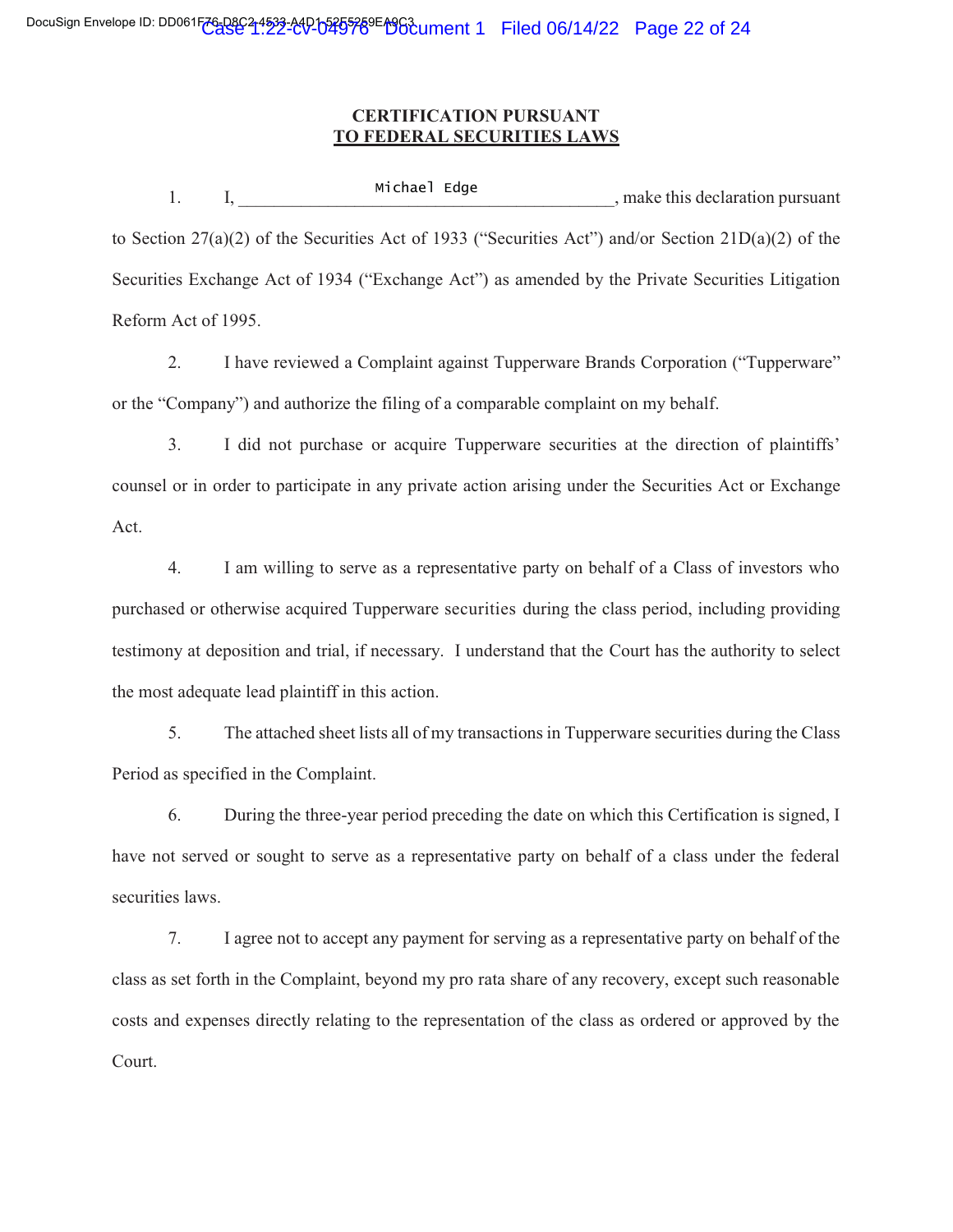8. I declare under penalty of perjury under the laws of the United States of America that the foregoing is true and correct.

 $6/7/2022$ 

**Executed \_\_\_\_\_\_\_\_\_\_\_\_\_\_\_\_\_\_\_\_\_\_\_\_\_\_\_\_\_\_\_\_** 

**(Date)** 

 ${ \scriptstyle \mathsf{middle}}$ 

**(Signature)** 

Michael Edge

 $\frac{1}{2}$  , and the contract of the contract of the contract of the contract of the contract of the contract of the contract of the contract of the contract of the contract of the contract of the contract of the contract **(Type or Print Name)**